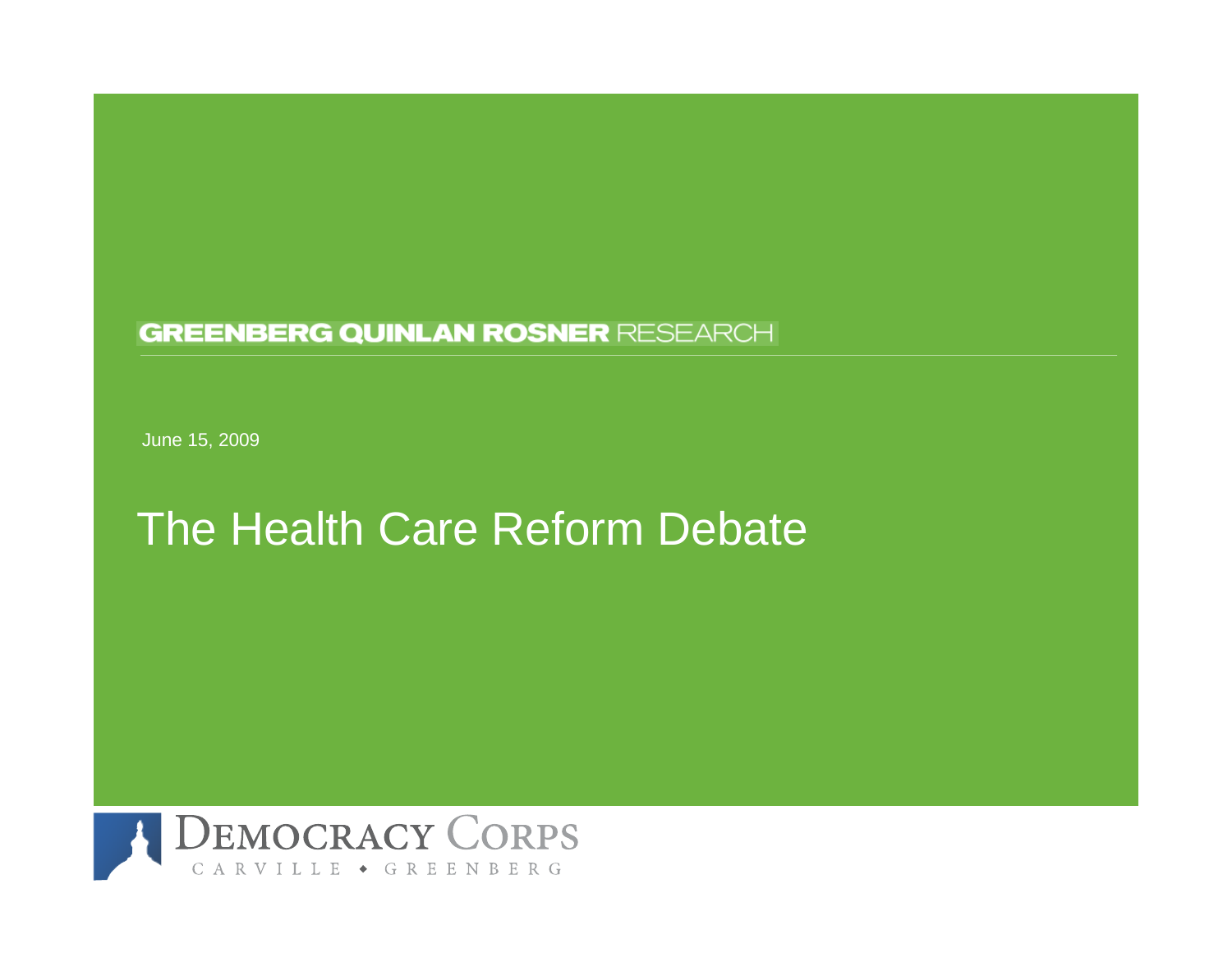### The survey

**This presentation is based primarily on a national Democracy Corps survey of 1,013 2008 voters (850 landline, 163 cell phone weighted; 893 landline, 120 cell phone unweighted) conducted May 28 through June 1, 2009. Margin of error: 3.1 percent.** 

**All data shown reflects results from 890 likely 2010 voters (897 unweighted; margin of error of 3.3 percent) unless otherwise noted.**

**Some questions were split to half sample of 506 or 507 respondents (data shown reflects results from 445 likely 2010 voters; margin of error of 4.6 percent).**

• **1993 data comparisons from Democratic National Committee surveys conducted by Greenberg-Lake Analysis Group of 1000 voters nationwide, March 24-25, 1993, and September 8-9, 1993**

• **For all 1993 to 2009 comparative graphs, the full sample of 1,013 2008 voters is used for more direct comparability.**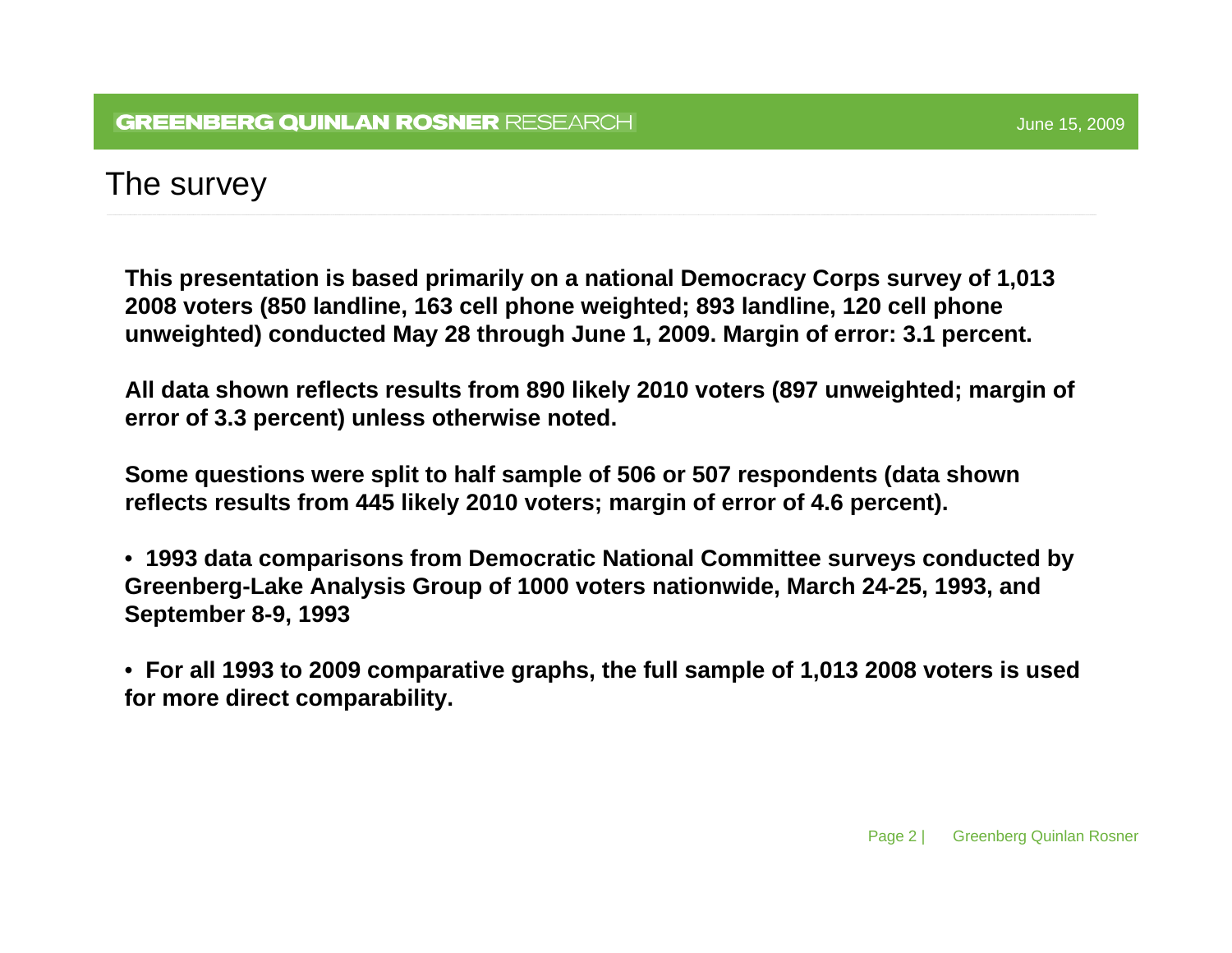# Pivotal Moments for Health Care Reform: 1993 and Now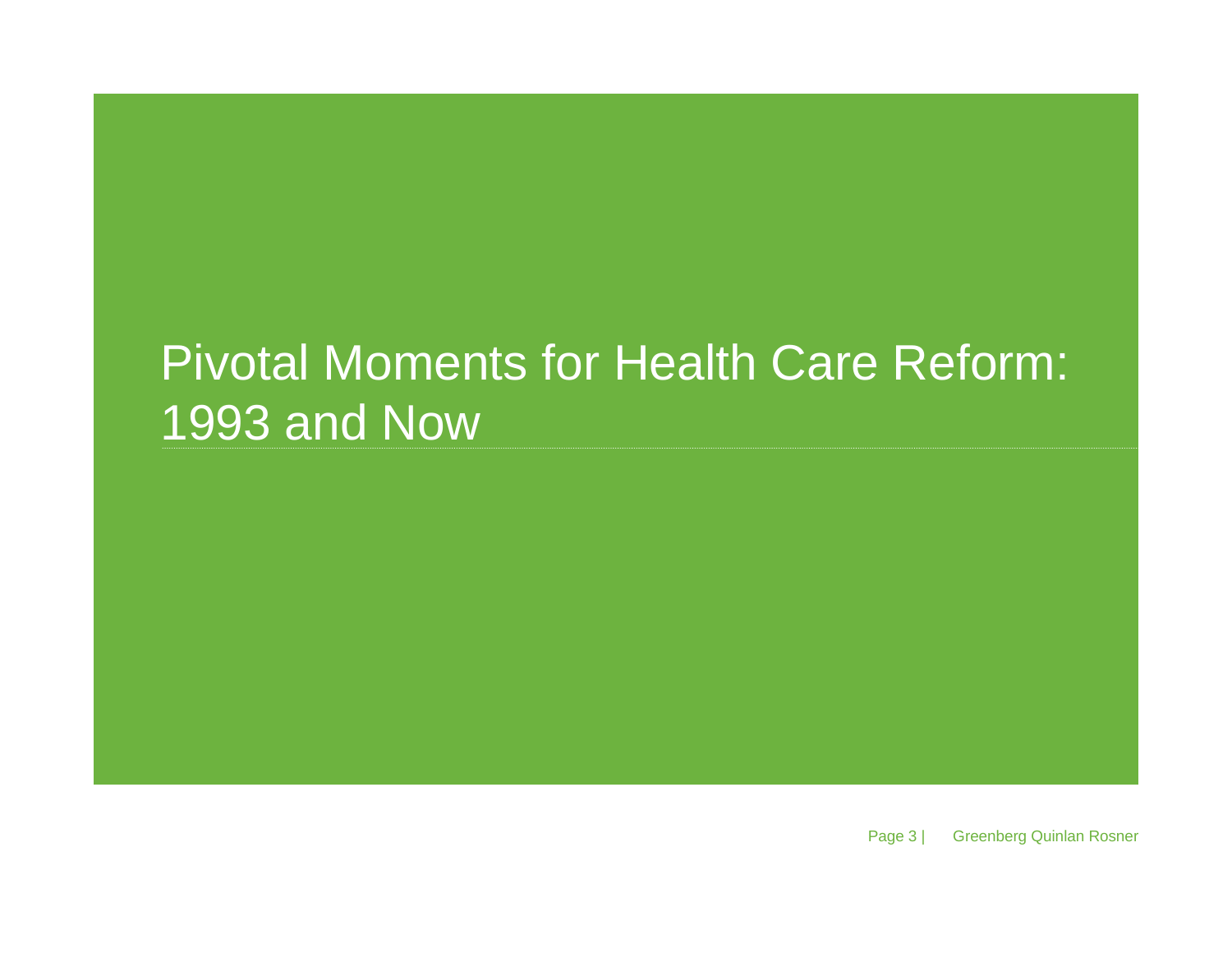#### **GREENBERG QUINLAN ROSNER RESEARCH**

### Nearly identical demand for reform: summer 1993 and June 2009

#### *Which of the following do you agree with the m ost?*



*Note: 1993 language for s econd choice reads "There are some good things…"*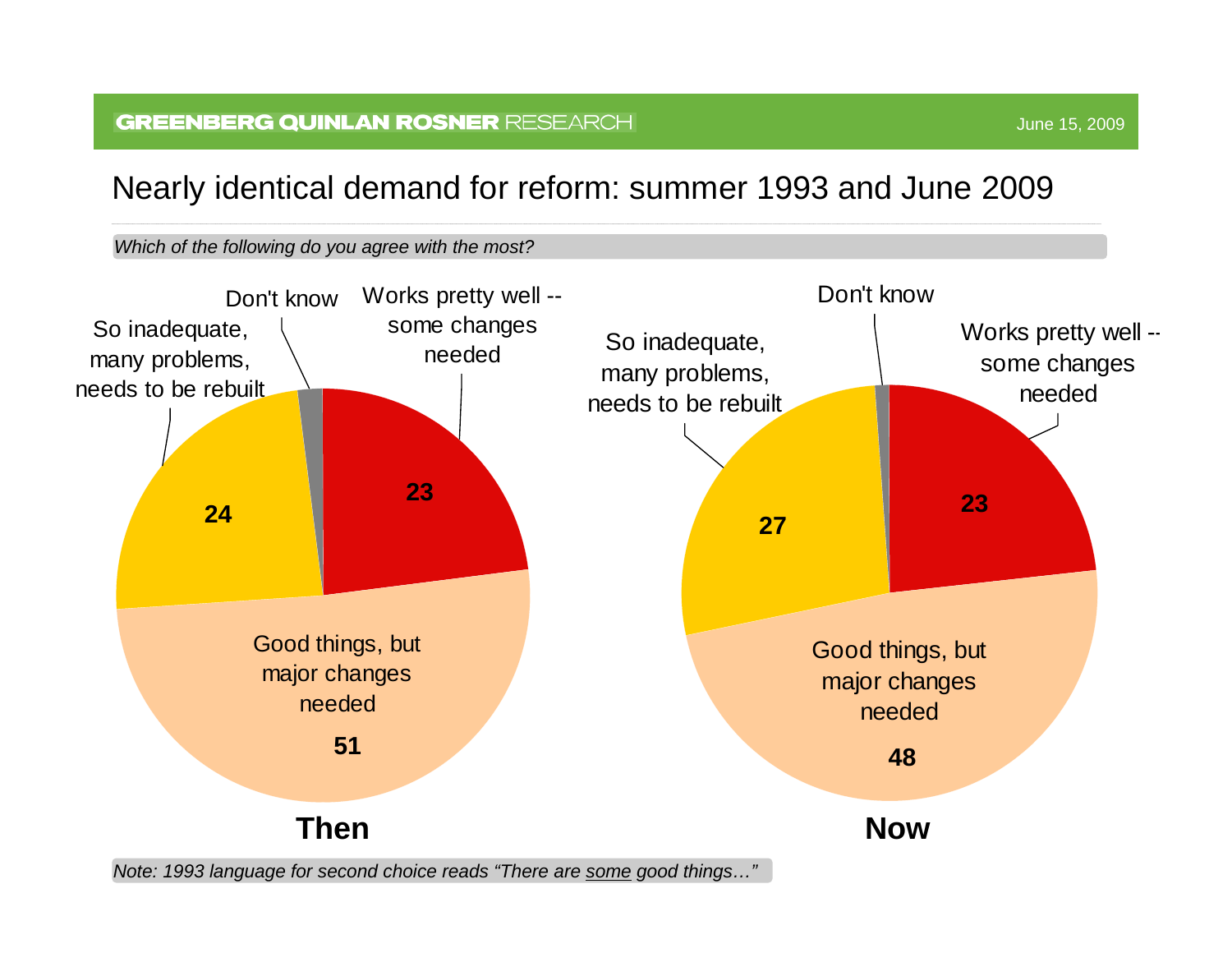#### **GREENBERG QUINLAN ROSNER RESEARCH**

### Dissatisfaction with health insurance system: 1993 and 2009

Are you satisfied or dissatisfied with the health insurance system in the United States generally?



*Note: "Then" from September 1993. June 2009 data shows*  full sampl e of 1,000 2008 voters *for full comparative value.*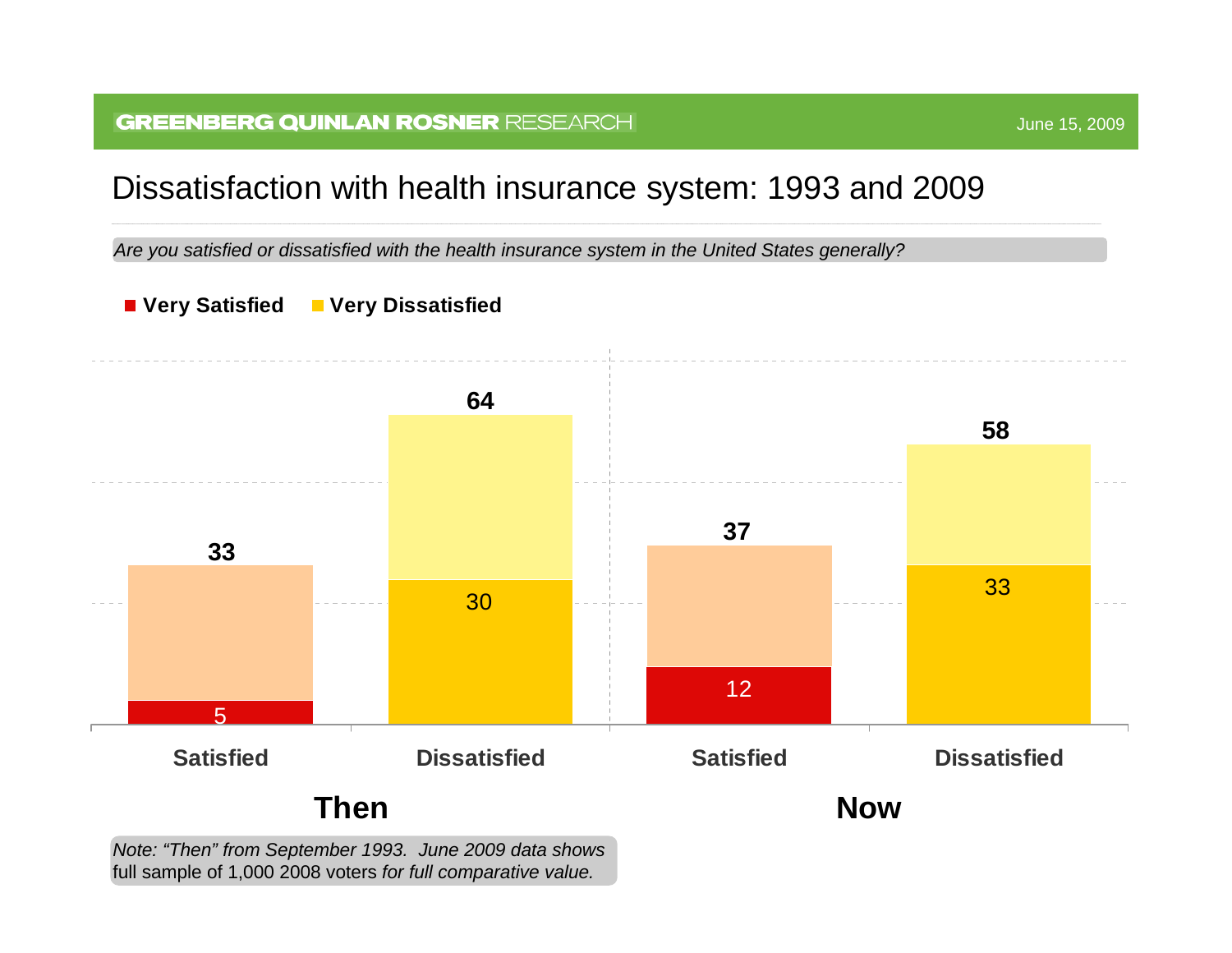### Satisfaction w/ own health insurance allowing risk aversion: 1993 and 2009

*Thinking about your own situation and your own family, are you satisfied or dissatisfied with your own health insurance coverage ?*



*Note: Then from March 1993 survey where question was worded differently: Are you personally satisfied or dissatisfied with your own health insurance plan? June 2009 data shows* full sampl e of 1,000 2008 voters *for full comparative value.*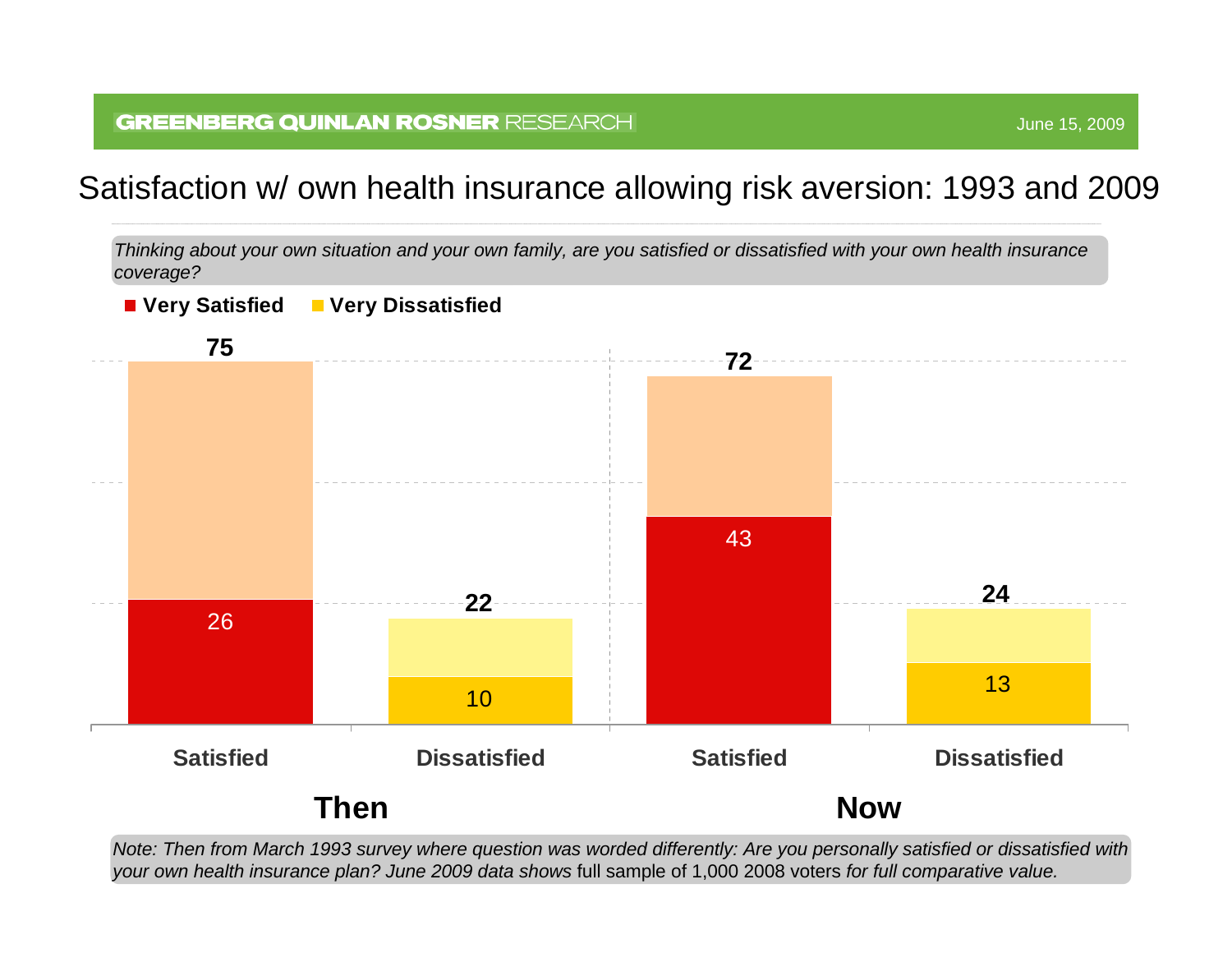### Same divide on concern with status quo versus government change

*Now I'm going to read you som e pairs of statements. After I rea d e ach p air, please tell m e wheth er the FIRST statement or the SECOND statement comes closer to your own view, even if neither is exactly rig ht.*

![](_page_6_Figure_4.jpeg)

*Note: 2009 wording slightly changed to add "I'm m ore concerned that…" Inten sity (strongly, not so stron gly) n ot asked in 1993 survey. Intensity not shown as not asked in 1993.*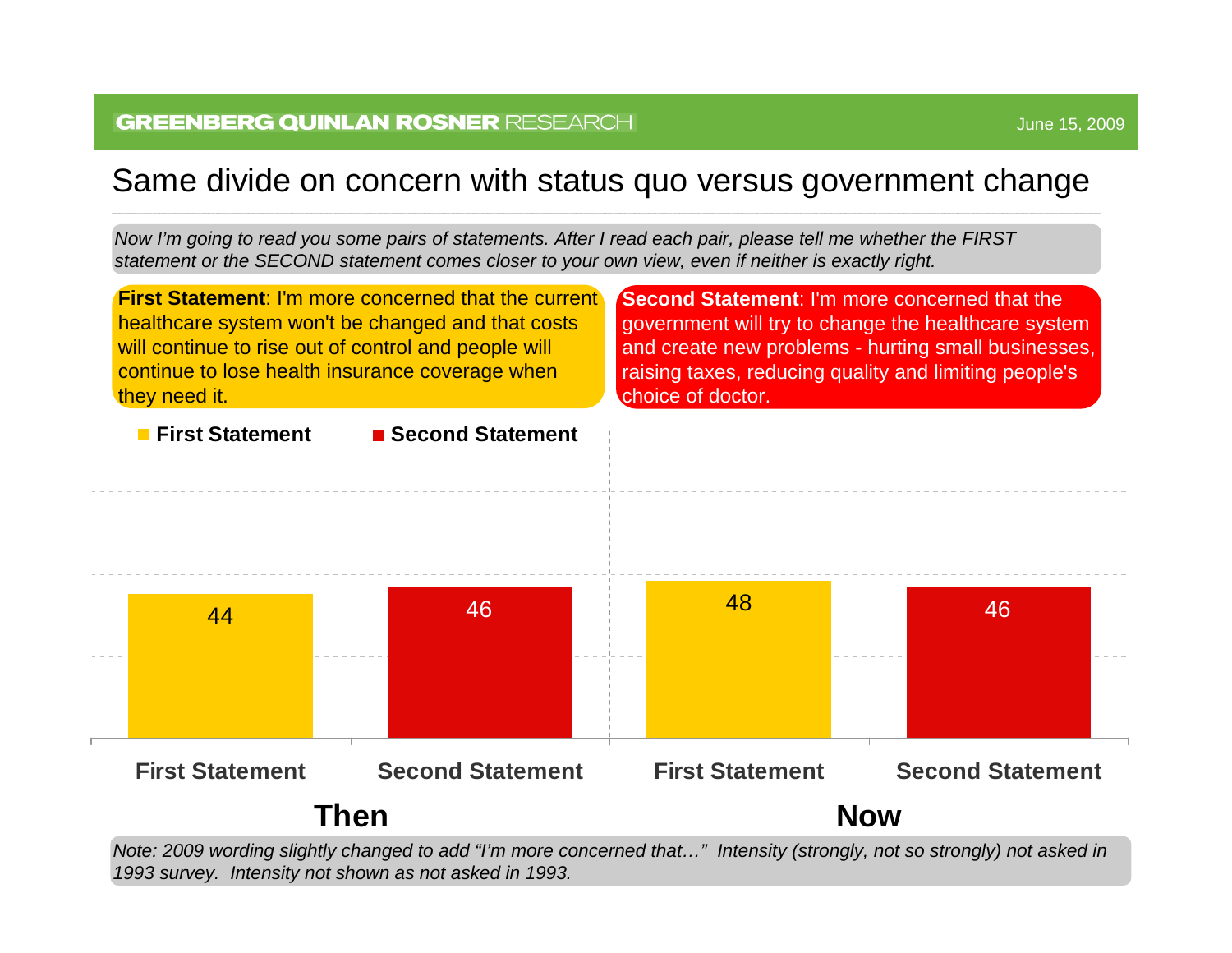## Similar levels of support for Obama and Clinton plans: 1993 and 2009

As you may have heard, President Obama is preparing a plan to change the health care system. From what you have *heard about this plan, do you favor or oppose Obama's health care proposal?* 

#### ■ Strongly Favor ■ Strongly Oppose

![](_page_7_Figure_4.jpeg)

*Note: Then is the average of summer 1993 surveys; wording: "This month, Bill Clinton will present his program to change the health care syste m. From what you've heard, do you favor of oppose his health care proposals?"*

June 15, 2009 June 15, 2009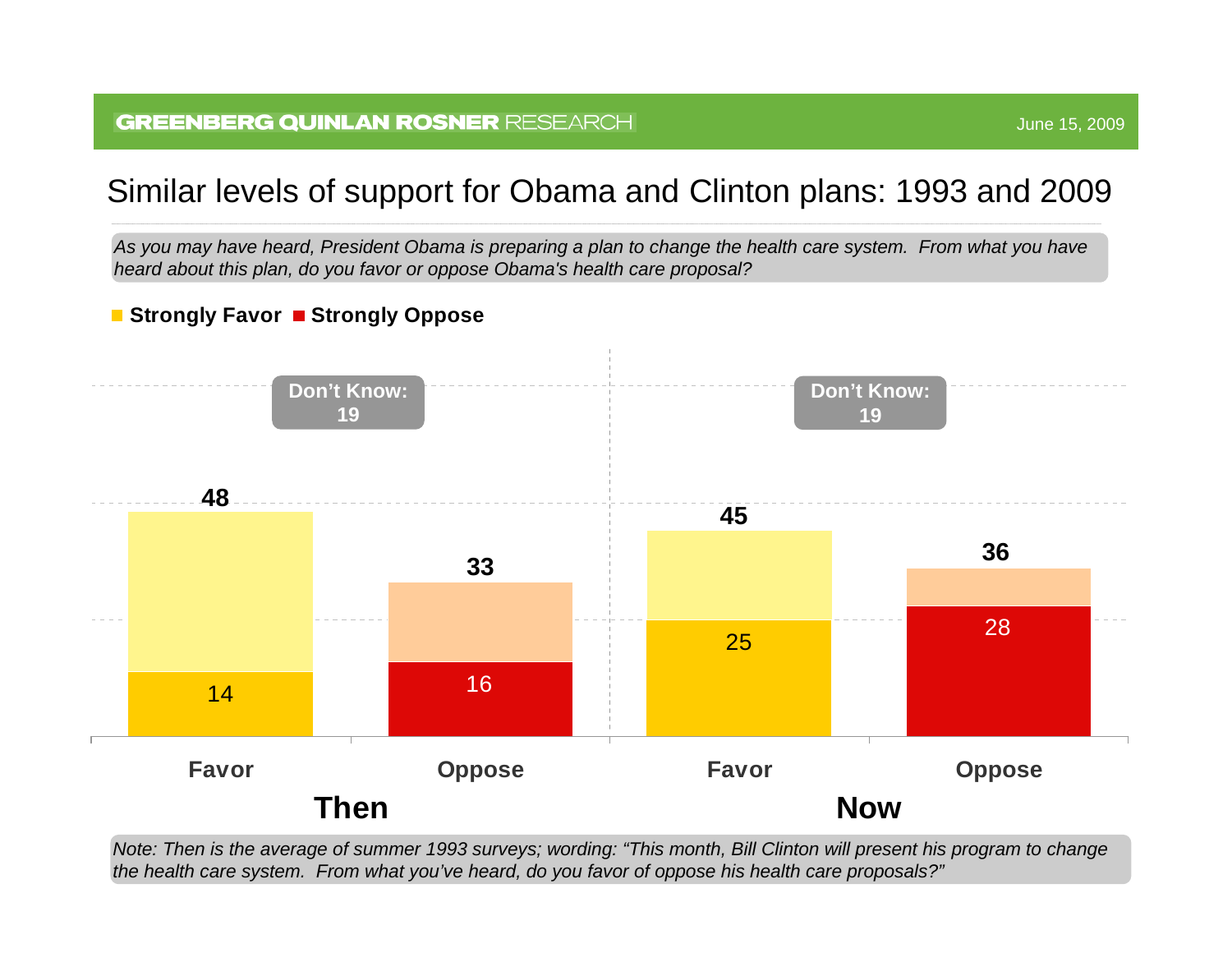## Government, Markets or Health Care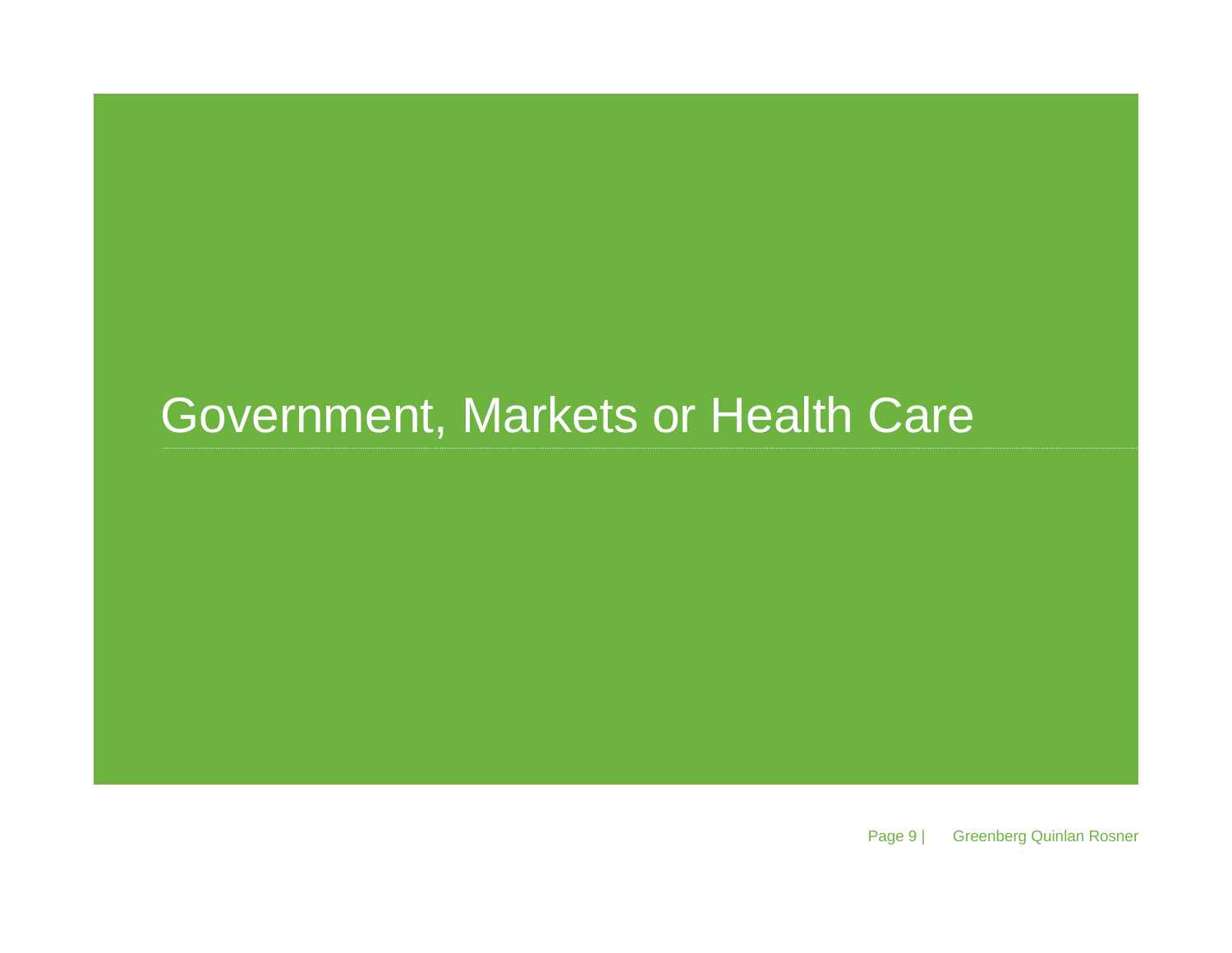### Country divided on risk of change or risk of government

*Now I'm going to read you som e pairs of statements. After I rea d e ach p air, please tell m e wheth er the FIRST statement or the SECOND statement comes closer to your own view, even if neither is exactly rig ht.*

**First Statement:** I'm more concerned that the current healthcare system won't be changed and that costs will continue to rise out of control and people will continue to lose health insurance coverage when they need it.

**Second Statement**: I'm more concerned that the government will try to change the healthcare system and create new problems - hurting small businesses, raising taxes, reducing quality and limiting people's choice of doctor.

![](_page_9_Figure_5.jpeg)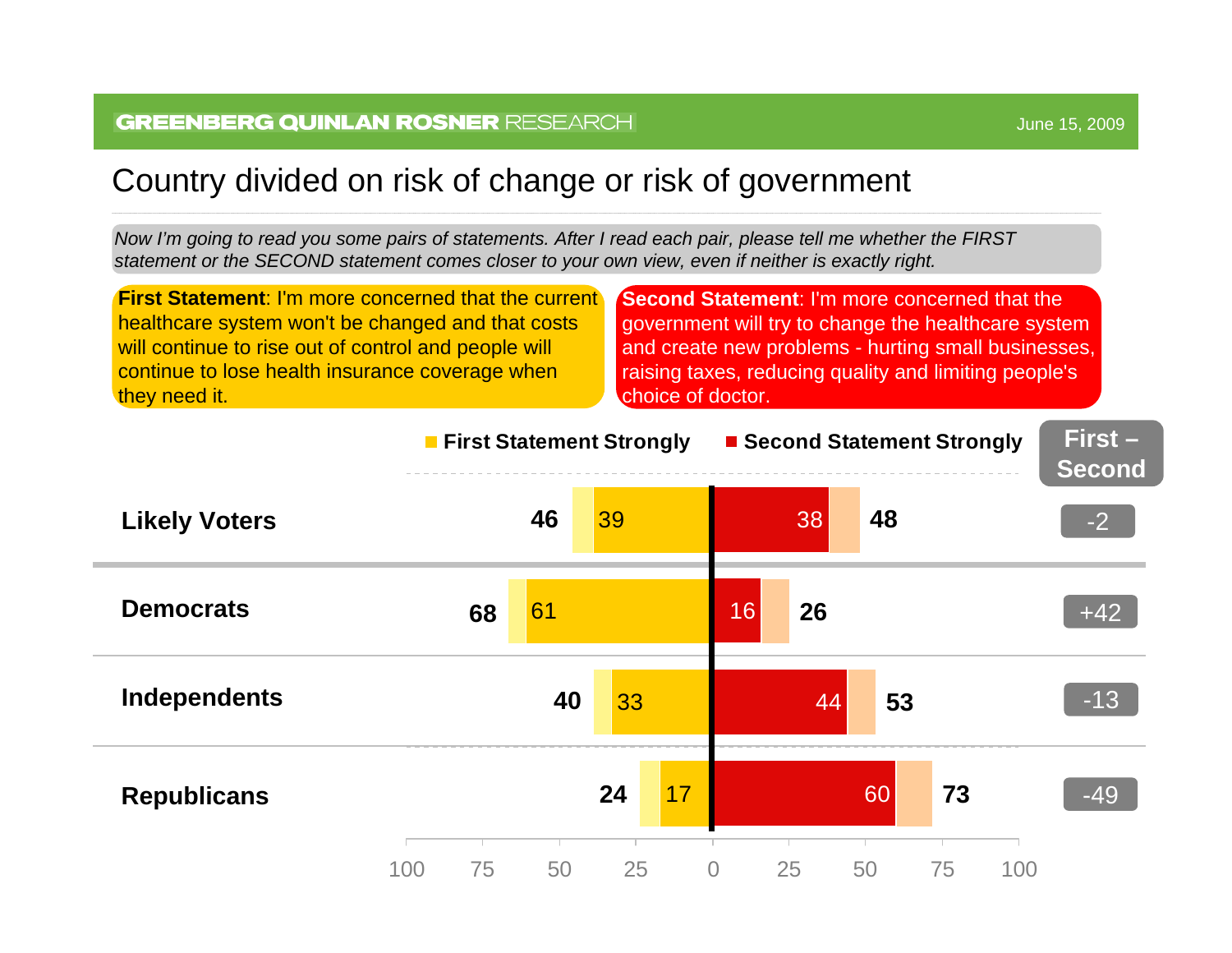### Country divided on fear of insurance companies or fear of government

*Now I'm going to read you som e pairs of statements. After I rea d e ach p air, please tell m e wheth er the FIRST statement or the SECOND statement comes closer to your own view, even if neither is exactly rig ht.*

**First Statement**: I'm more concerned that if we don't change the current system, insurance companies will continue to have too much control over my health care.

**Second Statement**: I'm more concerned that if we change the current system, the government will end up having too much control over my health care.

|                      | <b>First Statement Strongly</b> |    | ■ Second Statement Strongly | First-<br><b>Second</b>    |           |       |
|----------------------|---------------------------------|----|-----------------------------|----------------------------|-----------|-------|
| <b>Likely Voters</b> |                                 | 46 | 37                          | 41                         | 49        | $-3$  |
| <b>Democrats</b>     | 66                              | 58 |                             | 27<br>20                   |           | $+39$ |
| Independents         |                                 | 42 | 29                          | 46                         | 53        | $-11$ |
| <b>Republicans</b>   |                                 |    | 21<br><b>18</b>             |                            | 75<br>65  | $-54$ |
|                      | 75<br>100                       | 50 | 25                          | $\overline{O}$<br>25<br>50 | 75<br>100 |       |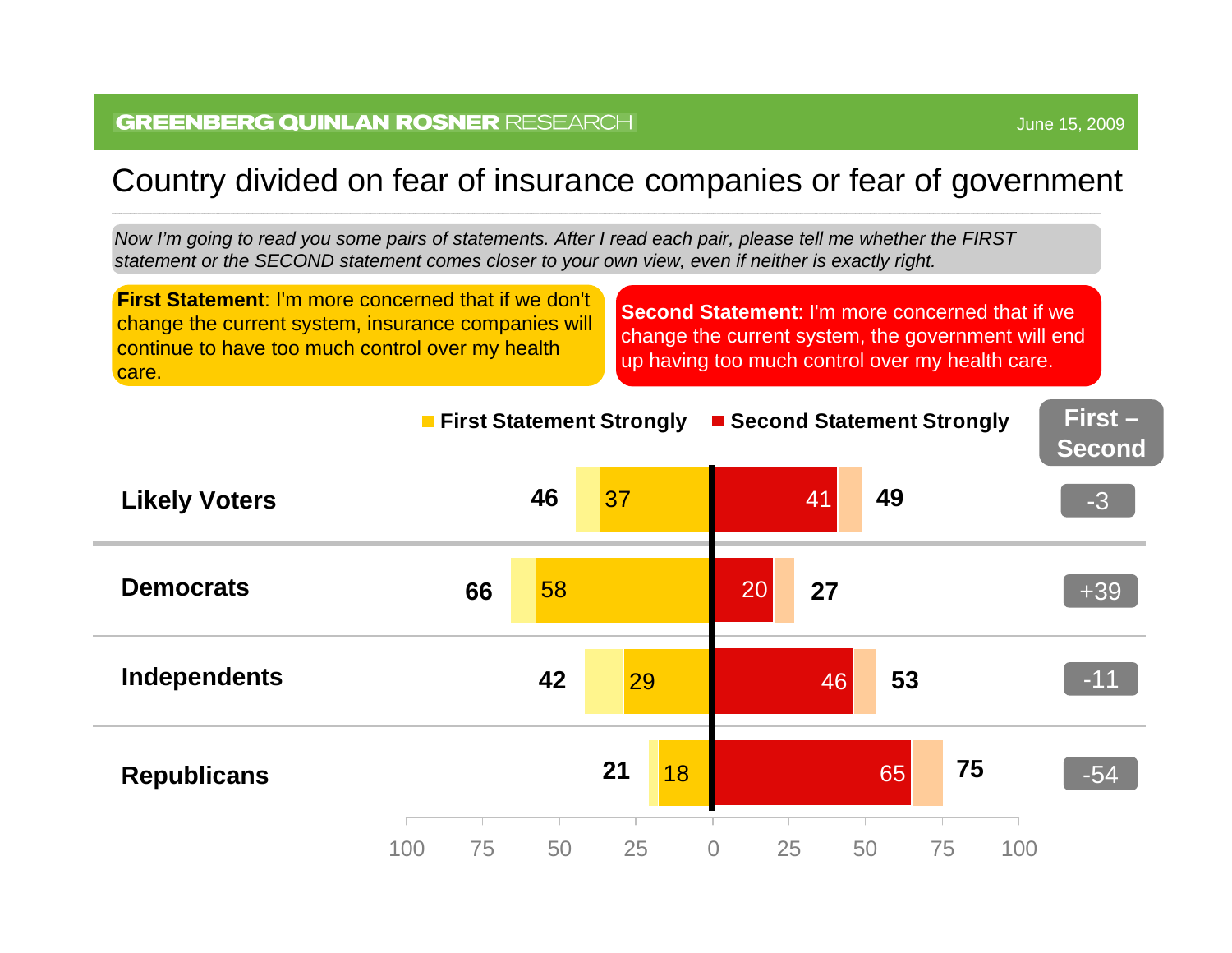### Country divided on inefficiency of insurance companies or government

*Now I'm going to read you som e pairs of statements. After I rea d e ach p air, please tell m e wheth er the FIRST statement or the SECOND statement comes closer to your own view, even if neither is exactly rig ht.*

**First Statement**: When it comes to health care, insurance companies are more inefficient because they are profit-driven and spend so much money on marketing and advertising instead of providing quality care.

**Second Statement:** When it comes to health care, the government is more inefficient because everything the government runs is rampant with waste, fraud and abuse.

![](_page_11_Figure_5.jpeg)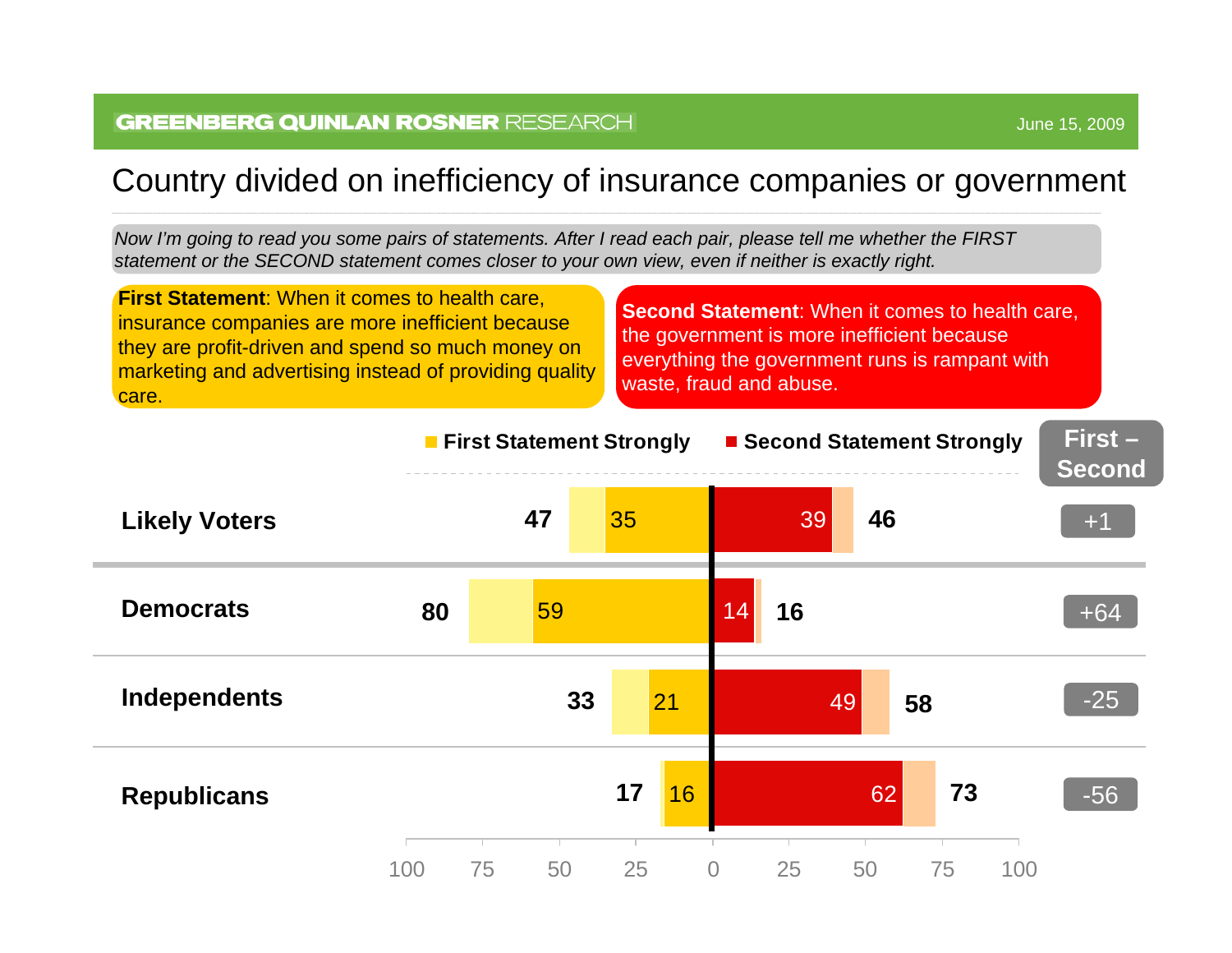# The Demand for Change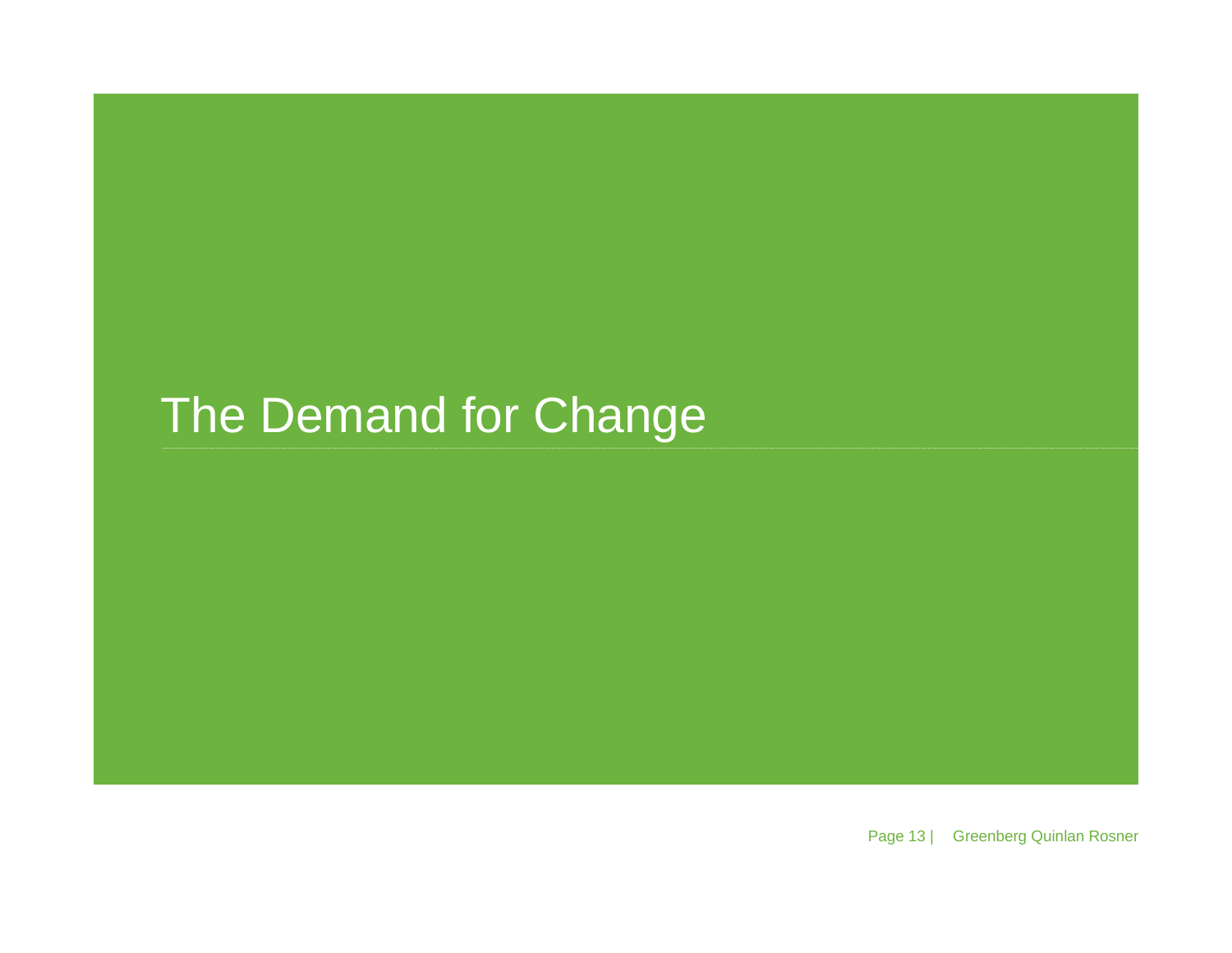#### **GREENBERG QUINLAN ROSNER RESEARCH**

### High dissatisfaction with health insurance system under 65 years

Are you satisfied or dissatisfied with the health insurance system in the United States generally?

#### **Very Satisfie d Ver y Dissatisfied**

![](_page_13_Figure_4.jpeg)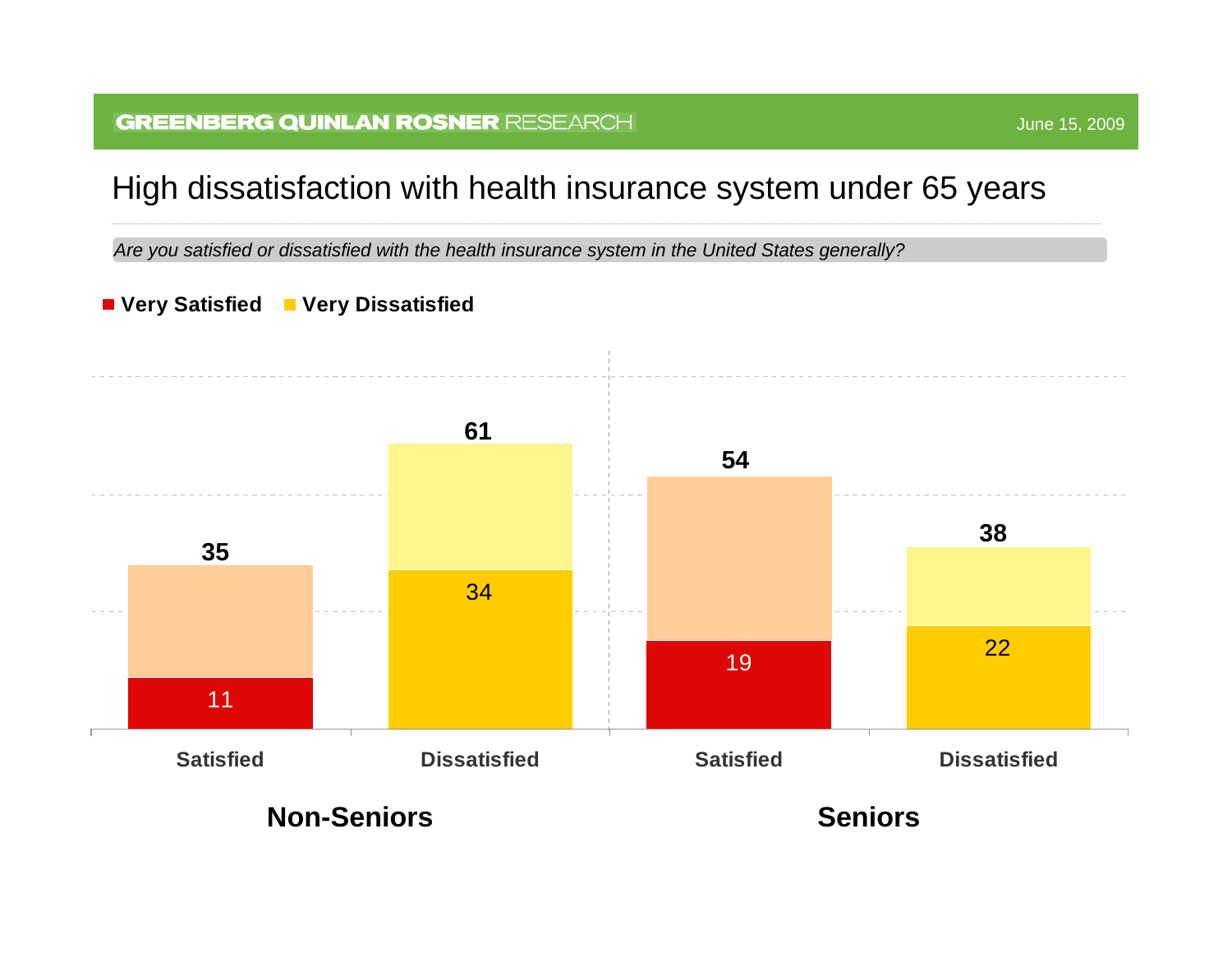### Satisfaction different depending on party

Are you satisfied or dissatisfied with the health insurance system in the United States generally?

![](_page_14_Figure_3.jpeg)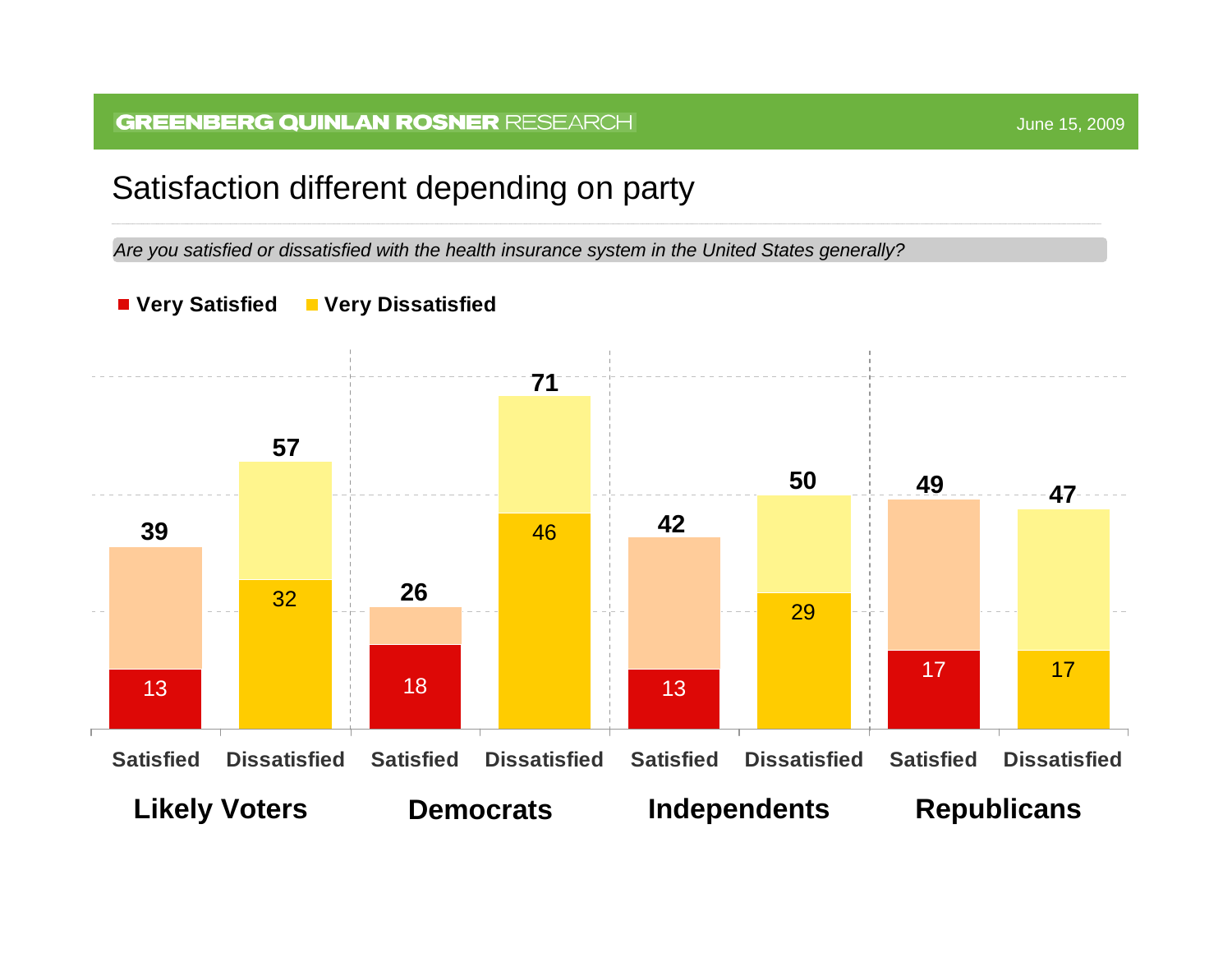#### **GREENBERG QUINLAN ROSNER RESEARCH**

### Dissatisfaction highest with unemployed, no coverage, married women

Are you satisfied or dissatisfied with the health insurance system in the United States generally?

#### **Very S atisfie d Ver y Dissatisfied**

![](_page_15_Figure_4.jpeg)

*\*Note: Either respondent or close family m ember.*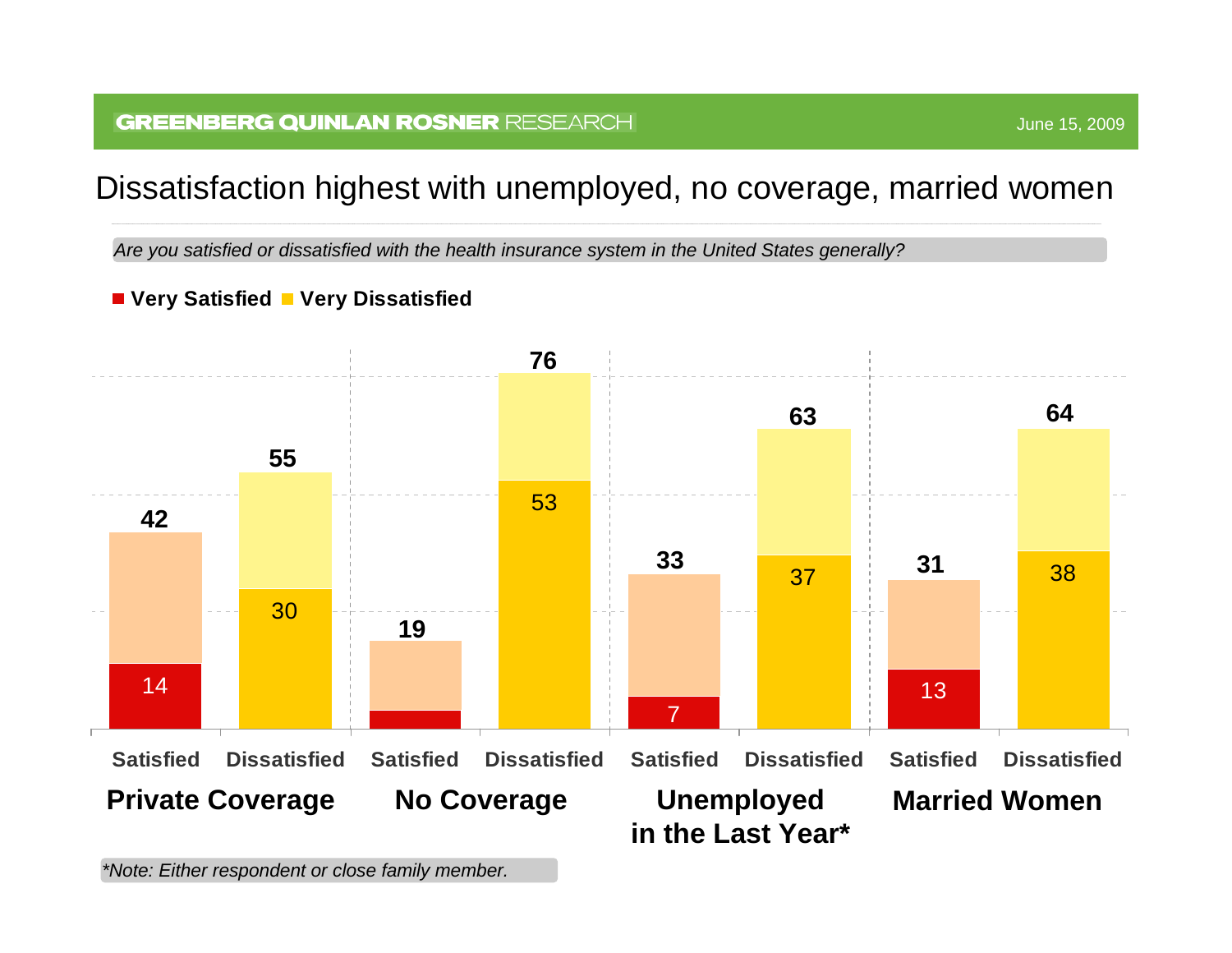### Most important goals for health care reform

*Now I'm going to read you a list of goals that som e people say they are tryin g to accomplish with h e alth care reform. Please tell me which T WO goals you think are m ost important to achieve.* 

![](_page_16_Figure_4.jpeg)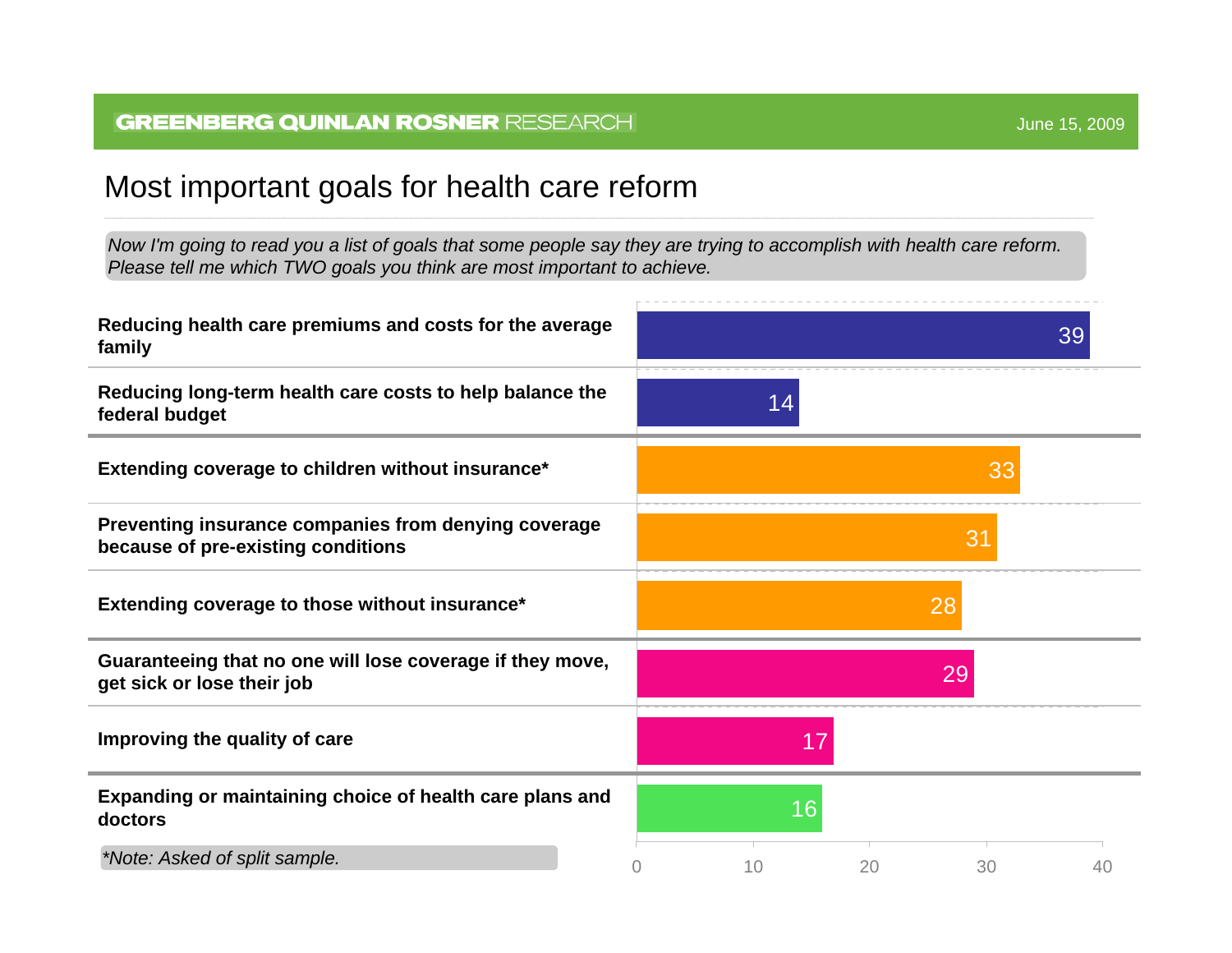![](_page_17_Figure_2.jpeg)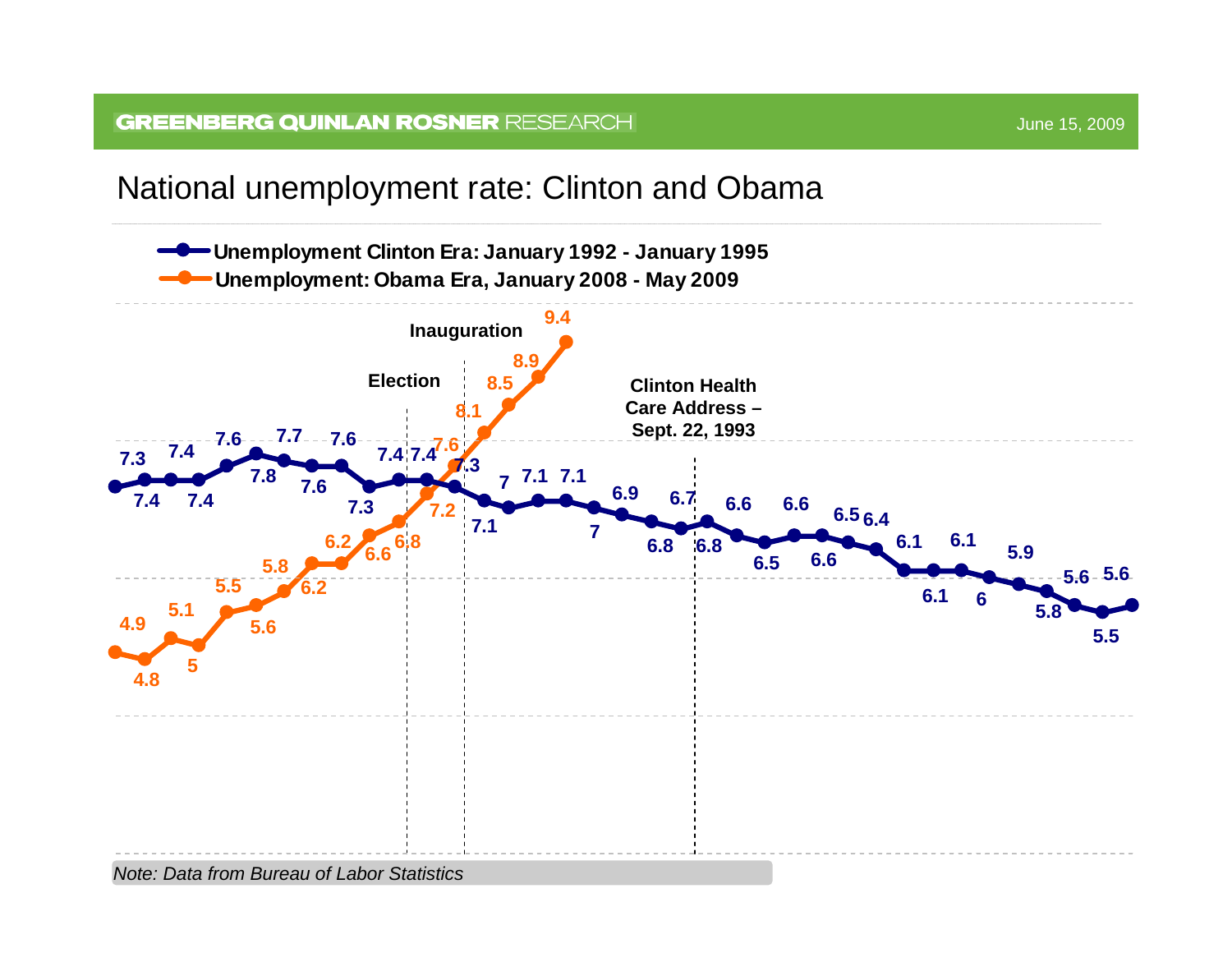### Biggest concerns about health care reform

*Now I'm going to read you a list of concerns some people have about health care reform. Please tell me which TWO things you are most concerned about happening if we pass health care reform.* 

![](_page_18_Figure_3.jpeg)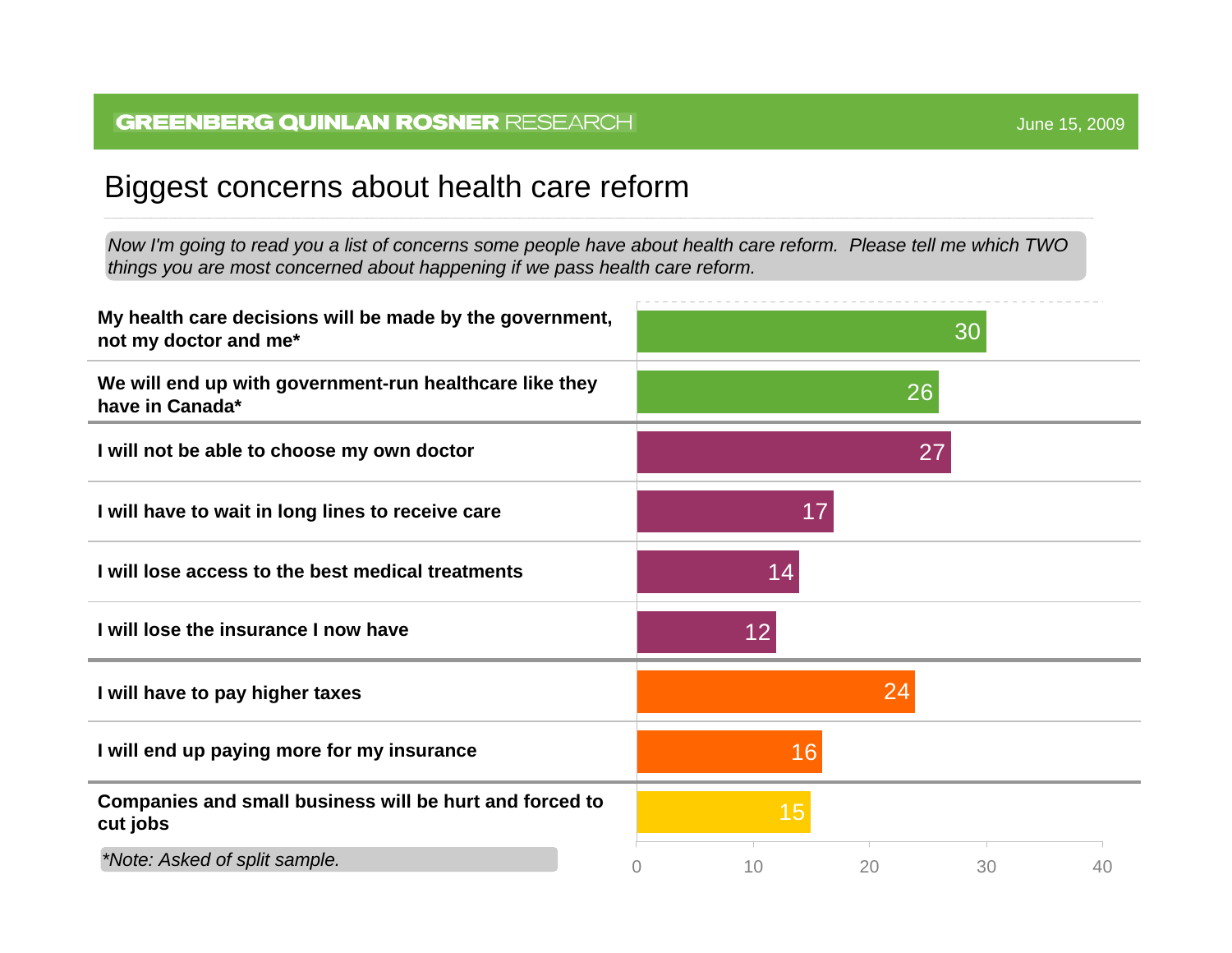### But  $\mathrm{\mathcal{X}}$  satisfied with own insurance – making more risk averse

*Thinking about your own situation and your own family, are you satisfied or dissatisfied with your own health insurance coverage?*

![](_page_19_Figure_3.jpeg)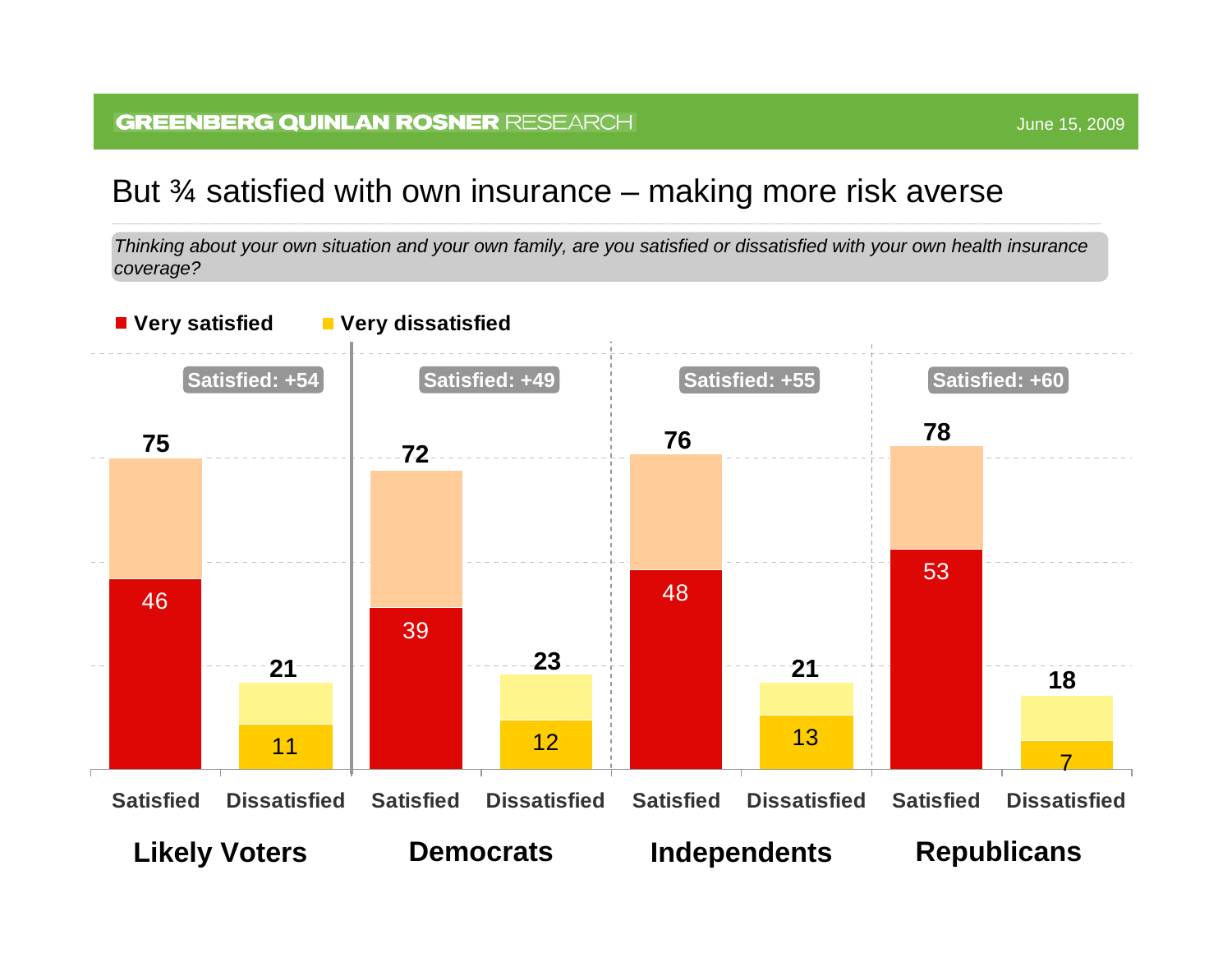## Support for Obama's Health Care Plan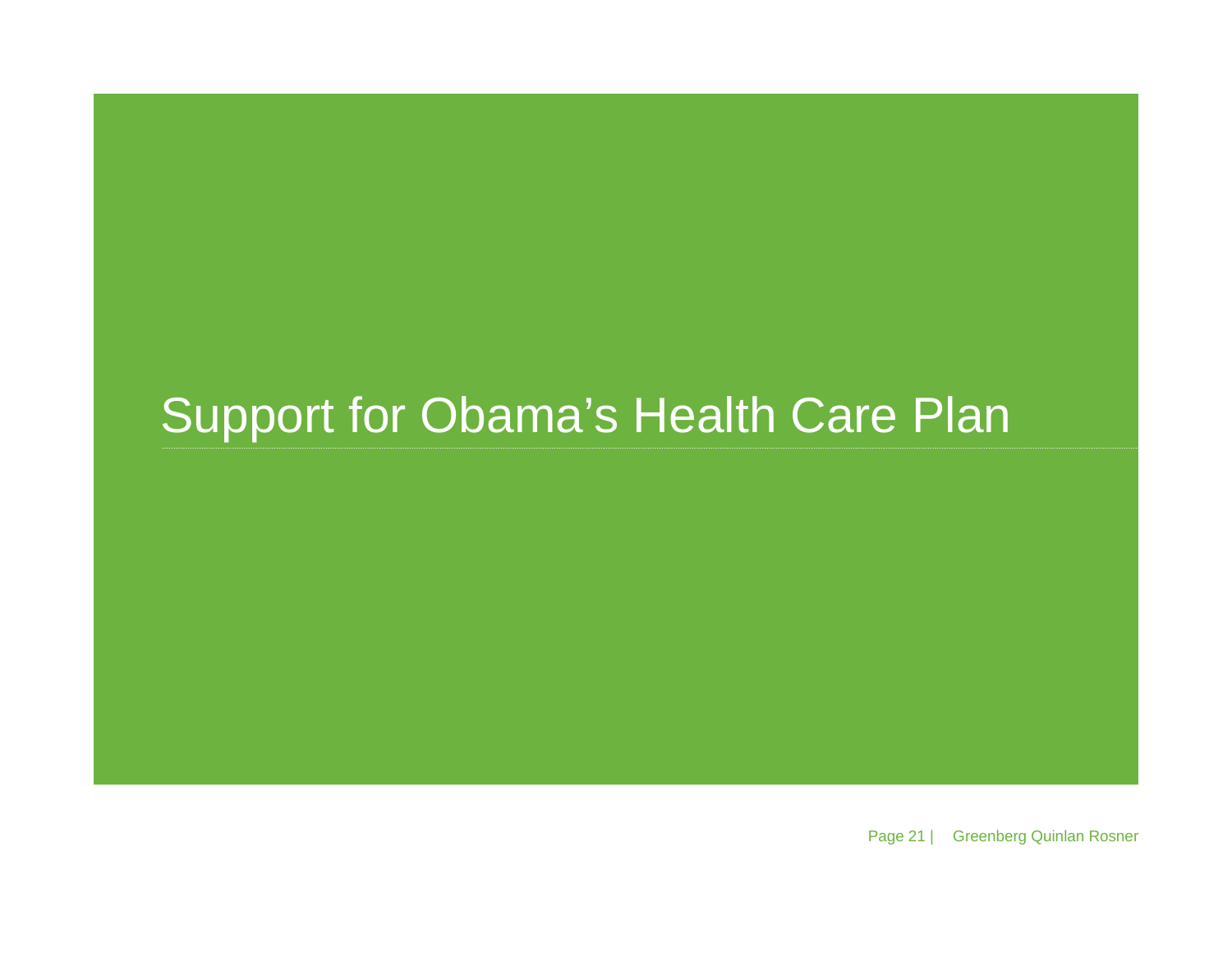### Before description, plurality for Obama plan

*As you may have heard, President Obama is preparing a plan to change the health care system. From what you have heard about this plan, do you favor or oppose Obama's health care proposal?* 

#### ■ Strongly Favor ■ Strongly Oppose

![](_page_21_Figure_5.jpeg)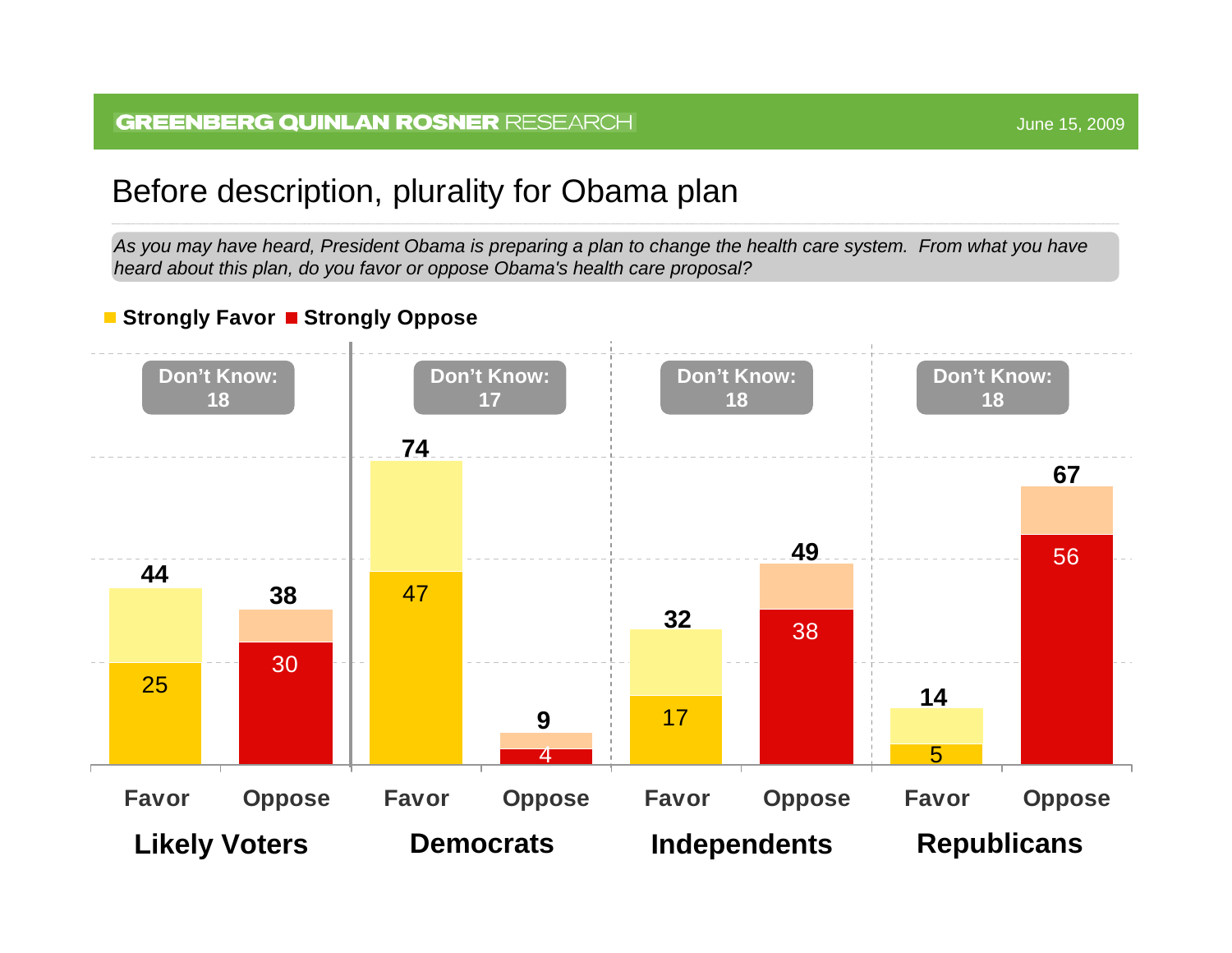## Before description, strong plurality for plan under 65 years

As you may have heard, President Obama is preparing a plan to change the health care system. From what you have *heard about this plan, do you favor or oppose Obama's health care proposal?* 

#### **Strongl y Favor Strongl y O ppose**

![](_page_22_Figure_4.jpeg)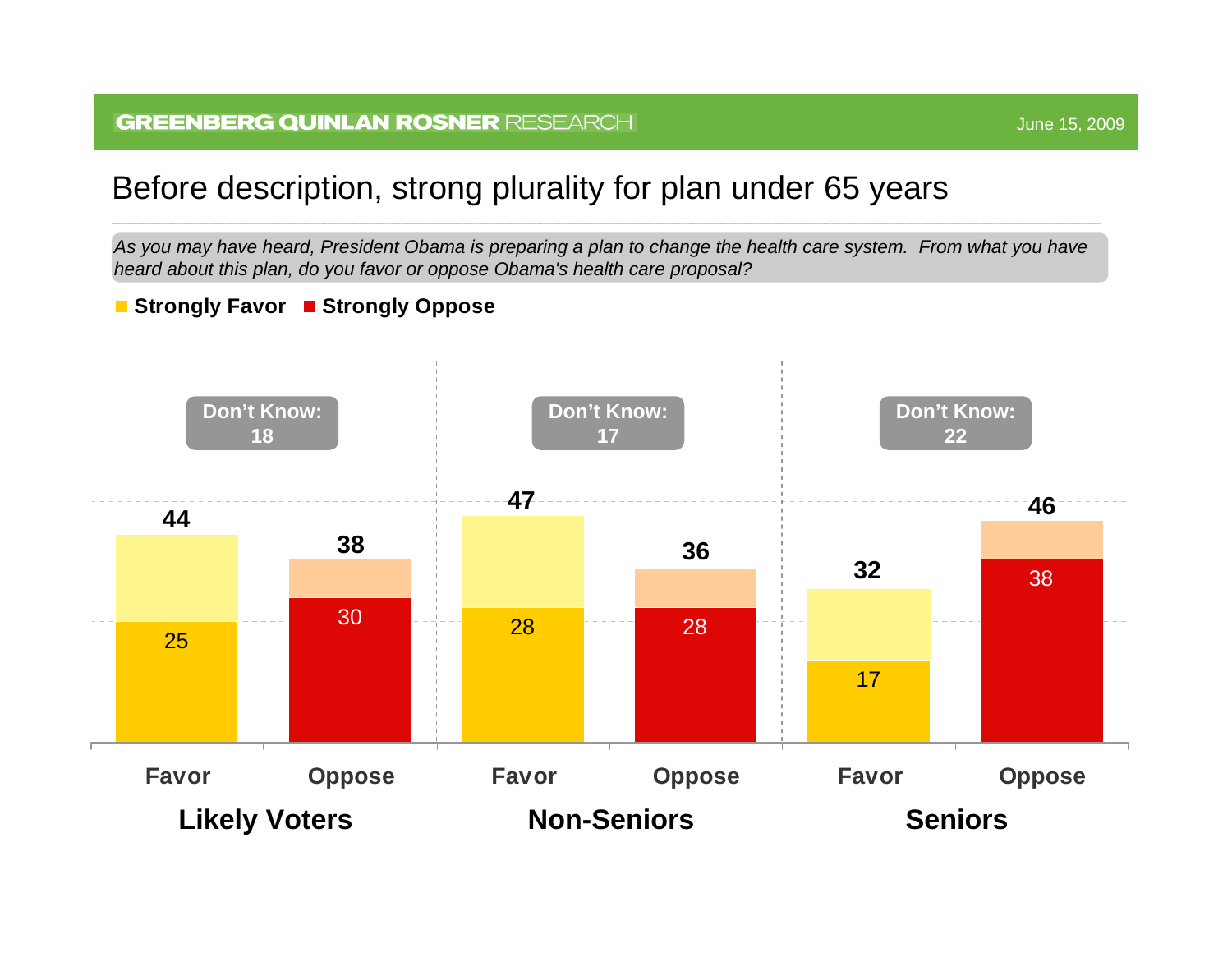Early support for health care behind early support for budget and recovery plan

![](_page_23_Figure_2.jpeg)

*\*Note:* Data from full sample of 2008 voters*. Approval of budget asked on March 08, 2009. Approval of Economic recovery plan asked D ecember 18, 2008.*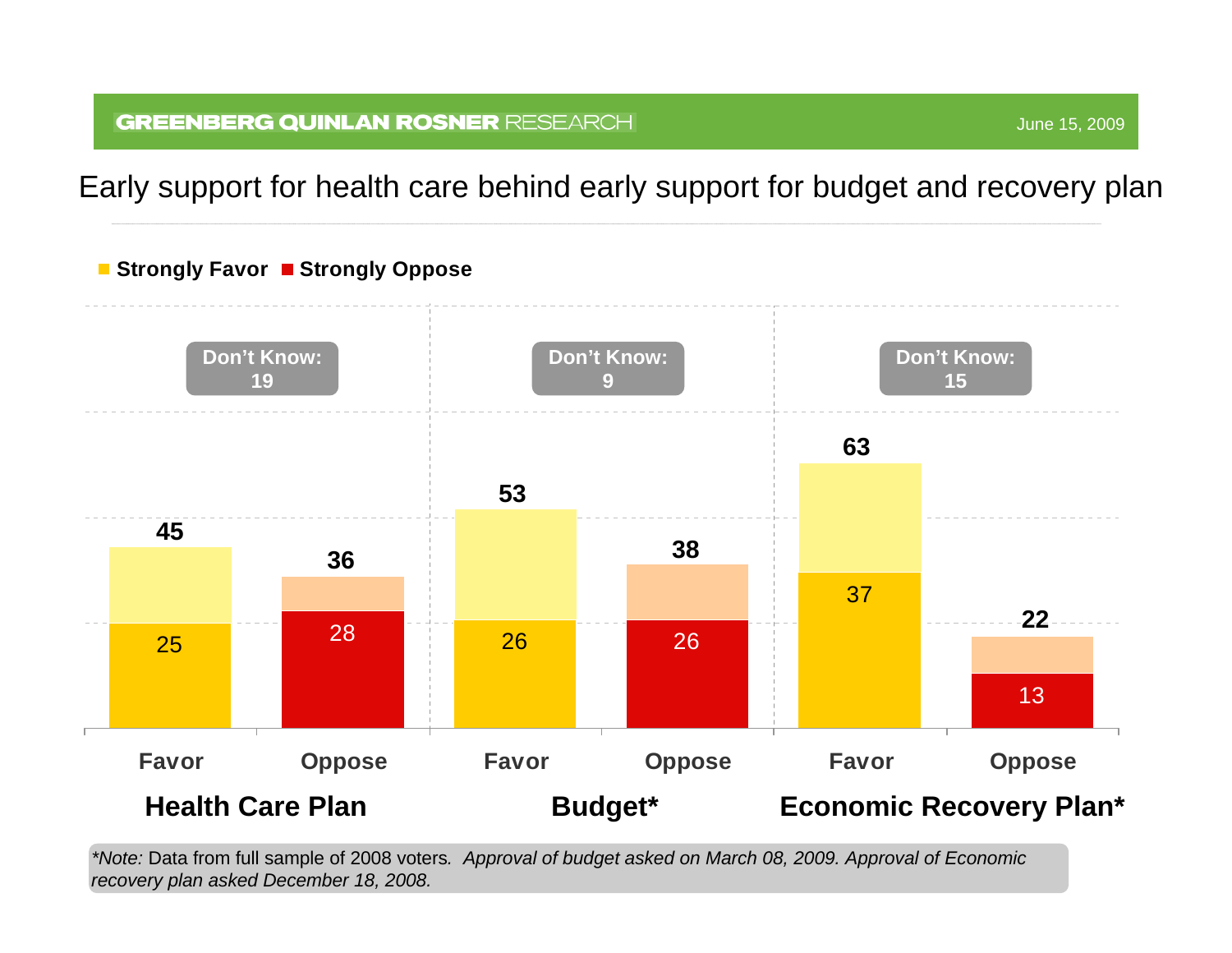### After description and attack, small plurality for Obama plan

*Now I'm going to read you two statements about a health care plan that President Obama may propose.* 

**Obama's plan would ensure all Americans have quality, affordable health care that insurance companies cannot deny you if you lose your job or have a pre-existing illness. It is a uniquely American solution that guarantees people the choice of keeping their current doctor and plan or choosing another private or public option. It would save families 2500 dollars a year and bring down costs by increasing preventive care.**

![](_page_24_Figure_5.jpeg)

**Favor Plan**

**Critics say this plan is a government takeover of health care that takes decisions out of doctors' and patient's hands and gives them to Washington bureaucrats. This plan would bring a Canadian-style system where Americans are forced to wait in line for care and even denied needed treatments. And the plan would cost over a trillion dollars, resulting in higher deficits and more taxes on all Americans.**

**Strongly oppose** 

![](_page_24_Picture_9.jpeg)

**Oppose Plan**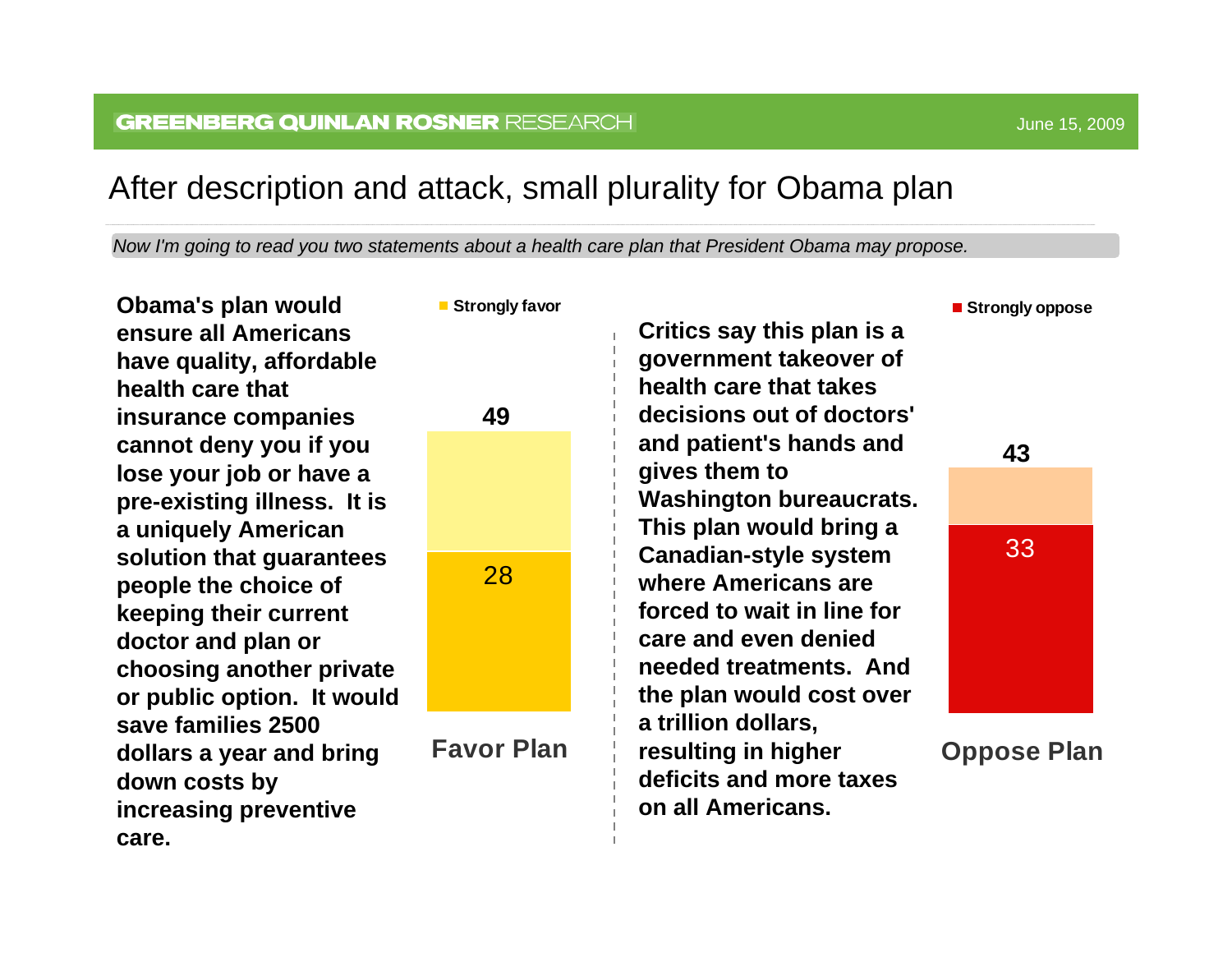### Majority for Obama's plan under 65 years

*Now I'm going to read you two statements about a health care plan that President Obama m ay propose.* 

Obama's plan would ensure all Americans have quality, affordable health care that insurance companies cannot deny you if you l ose your job or have a pre-existing illness. It is a uniquely American sol ution that guarantees people the choice of keeping their current doctor and plan or choosing another private or public option. It would save families 2500 dollars a year and bring down costs by increasing preventive care.

Critics say this plan is a government takeover of health care that takes d ecisions o ut of doctors' and pati ent's hands and gives them to Washington bureaucrats. This plan would bring a Canadian-style system where Americans are forced to wait in line f or care and even denied needed treatments. And the plan would cost over a trillion dollars, r esulting in higher deficits and more taxes on all Americans.

*Now that you've heard m ore info about Obama's plan, would you favor or opp ose this proposal to cha ng e the health caresystem ?*

![](_page_25_Figure_7.jpeg)

#### ■ Strongly Favor ■ Strongly Oppose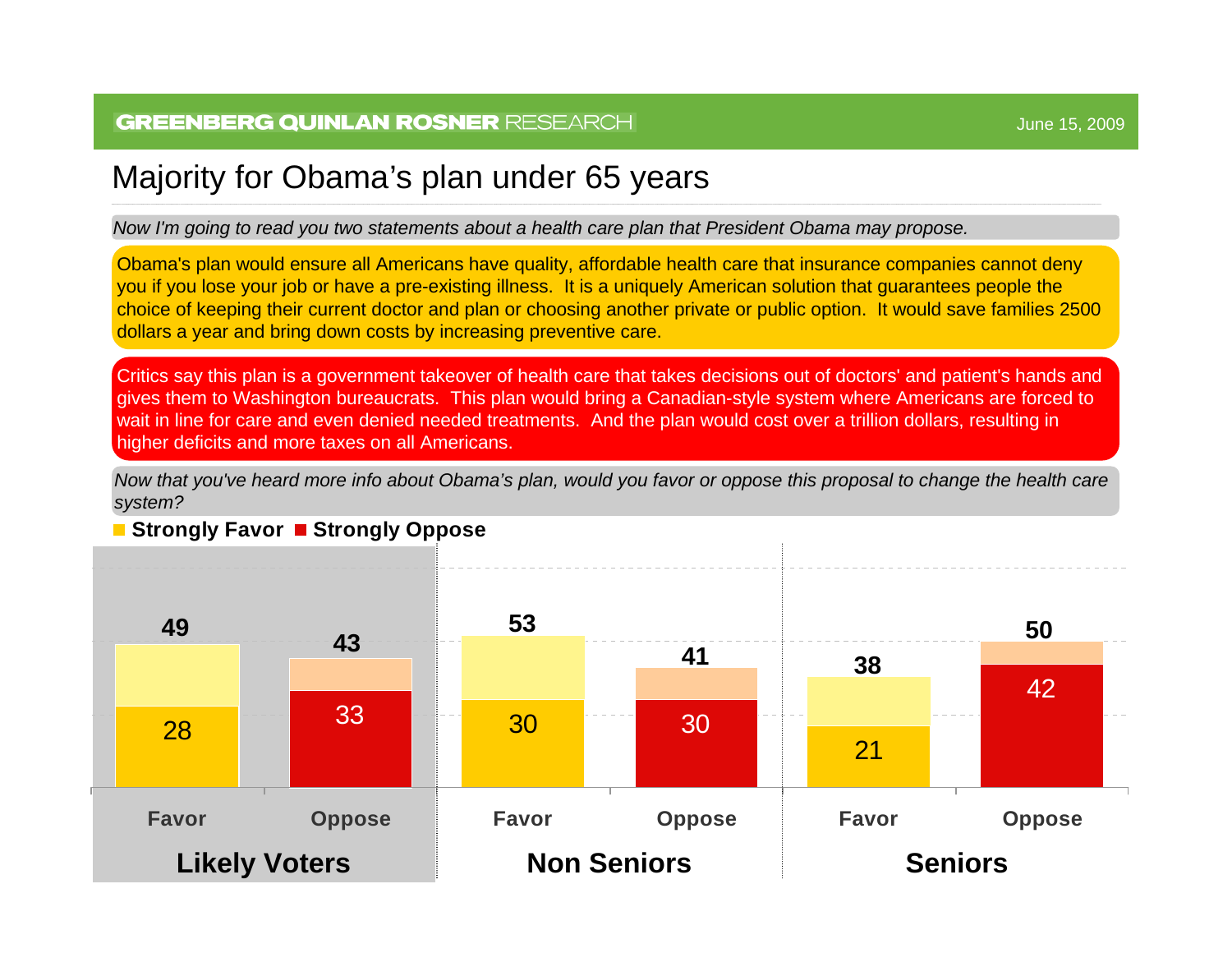### After description and attack, small plurality for Obama plan

*Now I'm going to read you two statements about a health care plan that President Obama may propose.* 

Obama's plan would ensure all Americans have quality, affordable health care that insurance companies cannot deny you if you lose your job or have a pre-existing illness. It is a uniquely American solution that guarantees people the choice of keeping their current doctor and plan or choosing another private or public option. It would save families 2500 dollars a year and bring down costs by increasing preventive care.

Critics say this plan is a government takeover of health care that takes decisions out of doctors' and patient's hands and gives them to Washington bureaucrats. This plan would bring a Canadian-style system where Americans are forced to wait in line for care and even denied needed treatments. And the plan would cost over a trillion dollars, resulting in higher deficits and more taxes on all Americans.

*Now that you've heard more info about Obama's plan, would you favor or oppose this proposal to change the health care system?*

![](_page_26_Figure_7.jpeg)

#### **Strongly Favor ■ Strongly Oppose**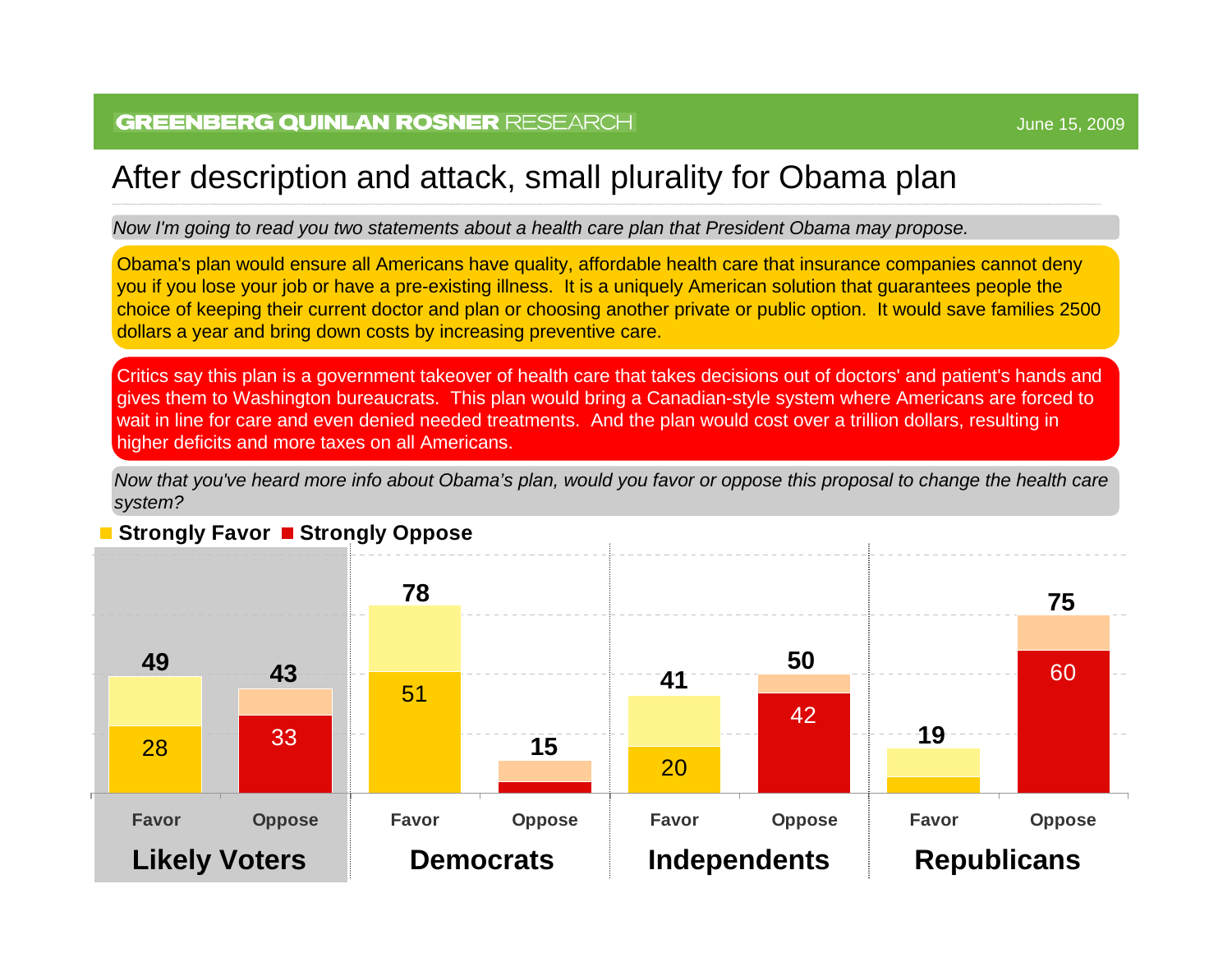### Obama plan support holds up after whole survey of heated debate

*Sometimes during surveys like this people change their minds. So let me again read you two statements about Obama's plan…*

Obama's plan would ensure all Americans have quality, affordable health care that insurance companies cannot deny you if you lose your job or have a pre-existing illness. It is a uniquely American solution that guarantees people the choice of keeping their current doctor and plan or choosing another private or public option. It would save families 2500 dollars a year and bring down costs by increasing preventive care.

Critics say this plan is a government takeover of health care that takes decisions out of doctors' and patient's hands and gives them to Washington bureaucrats. This plan would bring a Canadian-style system where Americans are forced to wait in line for care and even denied needed treatments. And the plan would cost over a trillion dollars, resulting in higher deficits and more taxes on all Americans.

*After hearing everything about Obama's plan, do you favor or oppose this proposal to change the health care system?*

![](_page_27_Figure_7.jpeg)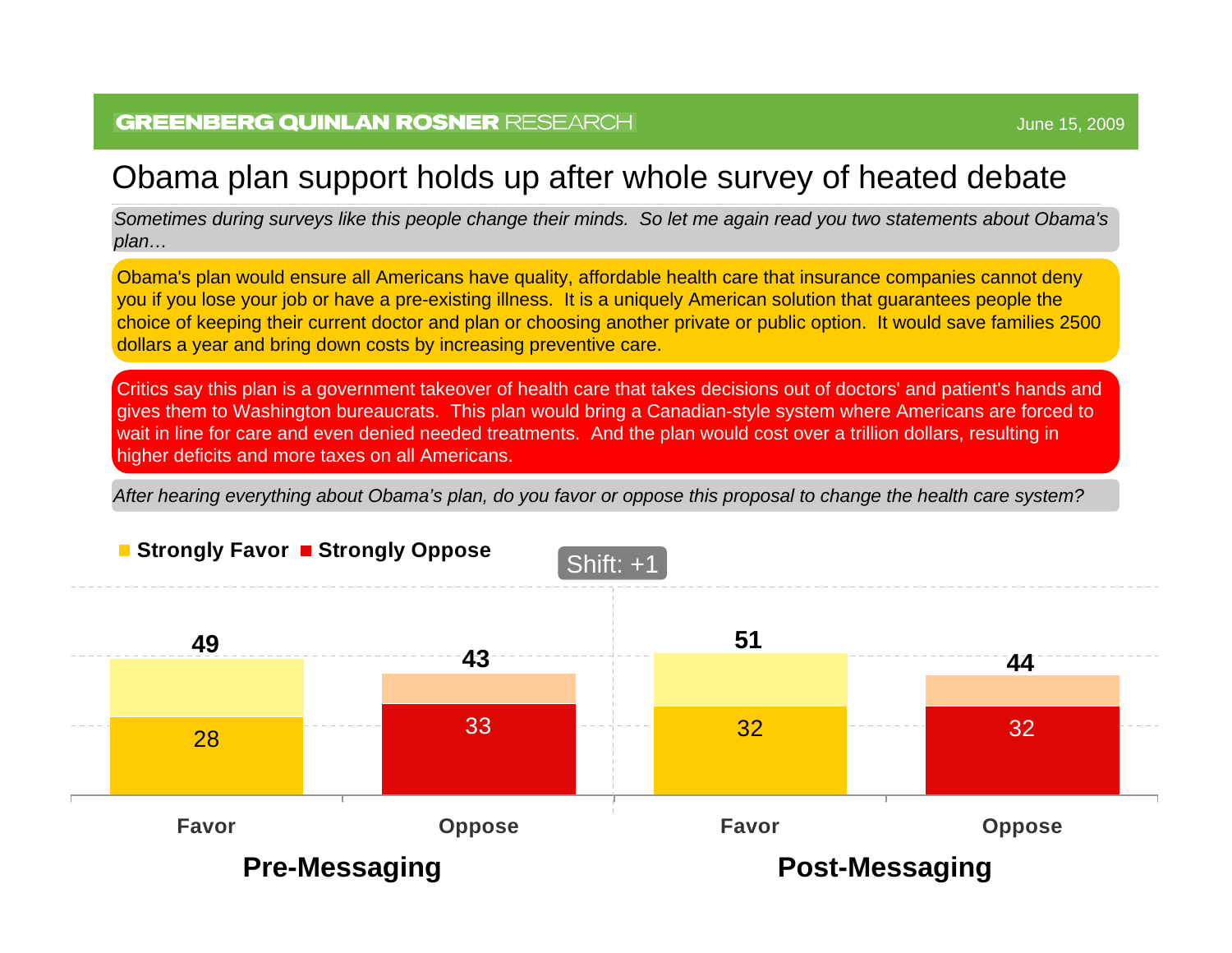![](_page_28_Figure_2.jpeg)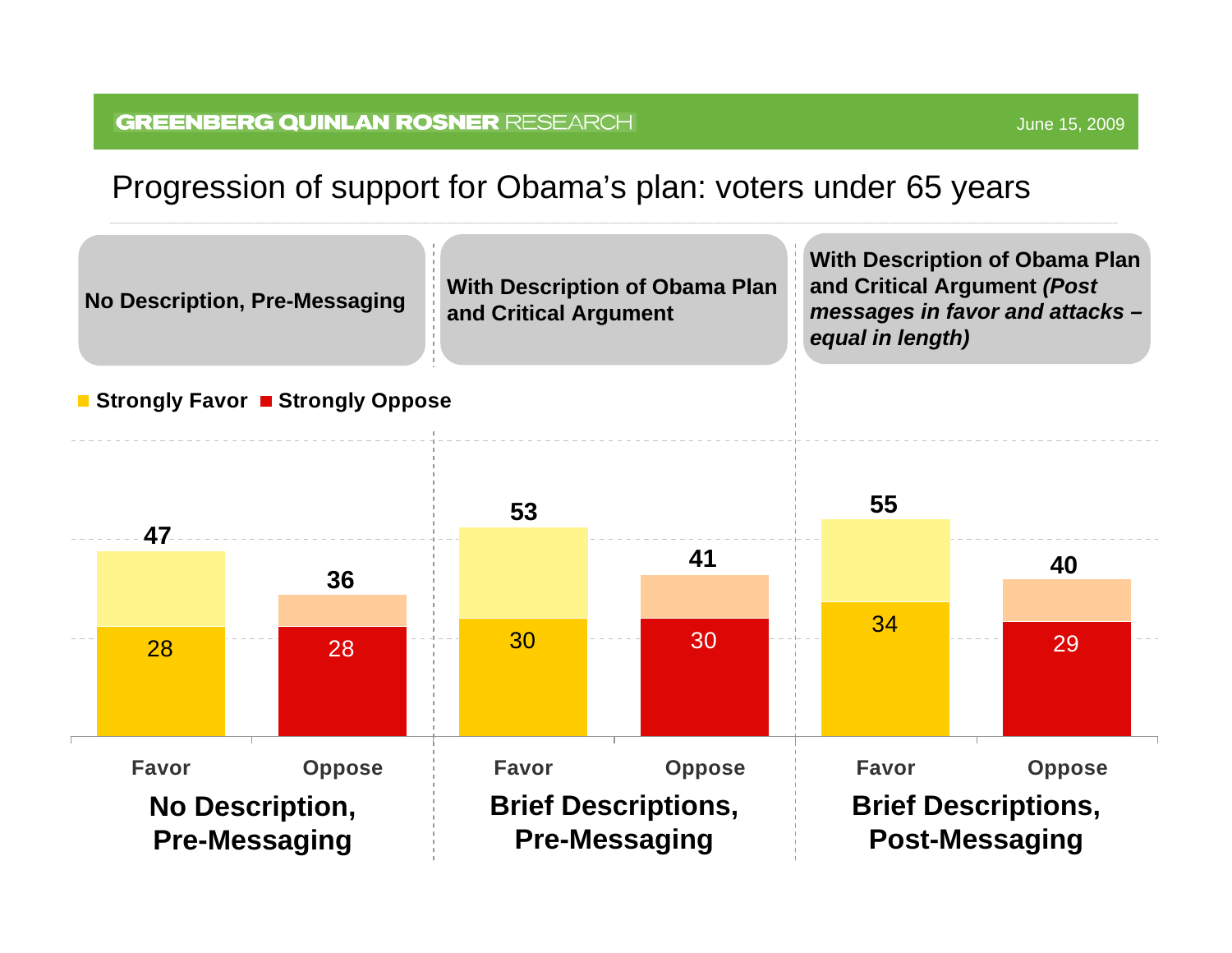### Choice with public option top scoring element of Obama's plan

*Now I'd like to read you som e possible elements from Obama's health care plan. Please tell m e if you support or oppose each of these elements.* 

|                                                                                                                                                                                                     | ■ Strongly Oppose ■ Strongly Support |          |          |           |  |
|-----------------------------------------------------------------------------------------------------------------------------------------------------------------------------------------------------|--------------------------------------|----------|----------|-----------|--|
| Give all Americans a choice of keeping the health insurance they<br>have now, or choosing another private insurance plan or a public<br>health insurance option.                                    | 12                                   |          | 51       | 84        |  |
| Require employers to either cover their employees or contribute<br>to a fund to help pay for their coverage with small businesses<br>getting tax credits to cover some of the cost.*                | 20                                   | 12       | 42       | 77        |  |
| Make employers responsible for either covering their employees<br>or contributing to a fund to help pay for their coverage with small<br>businesses getting tax credits to cover some of the cost.* | 22                                   | 12       | 41       | 74        |  |
| Require insurance companies to offer coverage to everyone at<br>the same rate, regardless of pre-existing conditions or their<br>medical history                                                    | 29                                   | 16       | 46       | 68        |  |
| Require all Americans to have health insurance with the amount<br>they would have to pay depending on their family's income level.*                                                                 | 32                                   | 21       | 34       | 64        |  |
| Make all Americans responsible for having health insurance with<br>the amount they would have to pay depending on their family's<br>income level.*                                                  | 32                                   | 19       | 33       | 64        |  |
| *Note: Starred questions asked of half sample.                                                                                                                                                      | 75<br>50<br>25                       | $\Omega$ | 25<br>50 | 75<br>100 |  |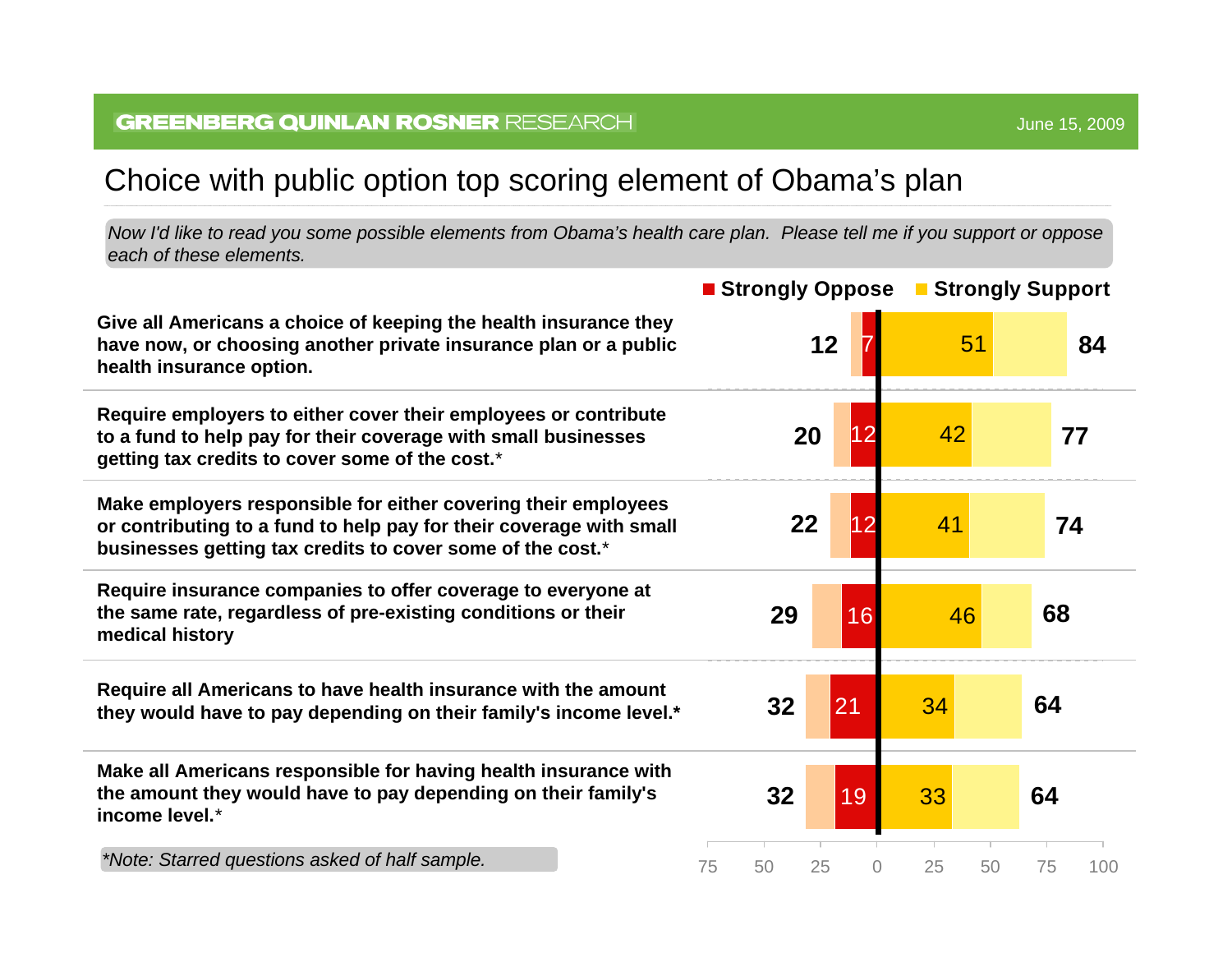## Positive Health Care Messages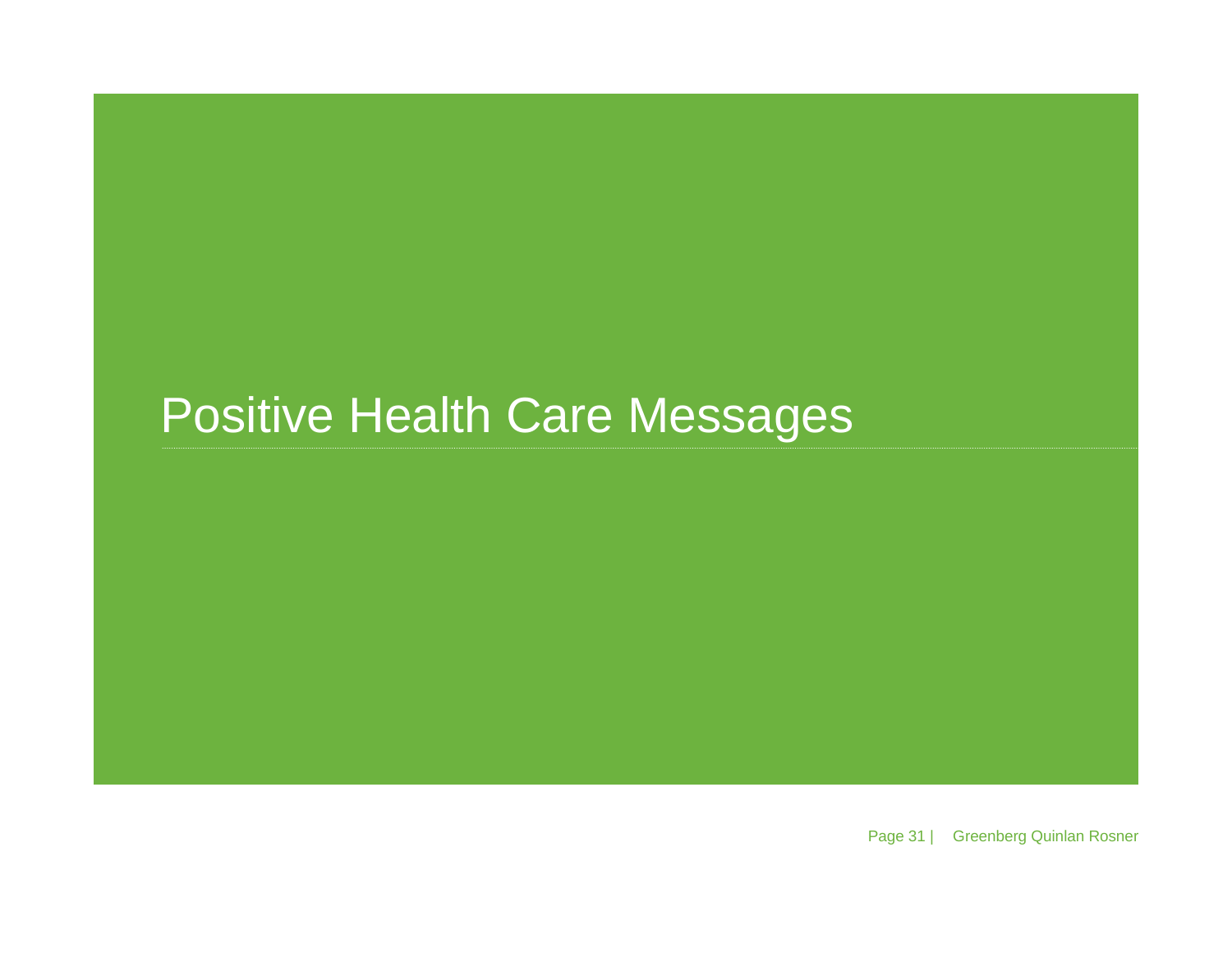### Arguments for Obama's health care plan

Now let me read you some statements from supporters of Obama's health care plan. For each statement, please tell *me how convincing a reason it is to support Obama's health care plan -- is it a very convincing reason, a somewhat convincing reason, a little convincing, or not at all a convincing reason to support Obama's health care plan.* 

|                                                                                                   | ■ Very Convincing | <b>Somewhat Convincing</b> |    |
|---------------------------------------------------------------------------------------------------|-------------------|----------------------------|----|
| Plan offers peace of mind, security                                                               |                   | 42                         | 72 |
| People will have MORE choices under plan                                                          |                   | 42<br>70                   |    |
| Putting patients and doctors, not insurance<br>companies in control*                              | 38                | 65                         |    |
| Plan will bring down costs, save families<br>$$2500*$                                             | 35                | 64                         |    |
| A uniquely American solution                                                                      | 29                | 62                         |    |
| Critics distorting plan to protect status quo*                                                    | 26                | 54                         |    |
| *Note: All asked of split sample. Starred questions are sample<br>"C" and the rest are sample "D" | 0<br>25           | 50                         | 75 |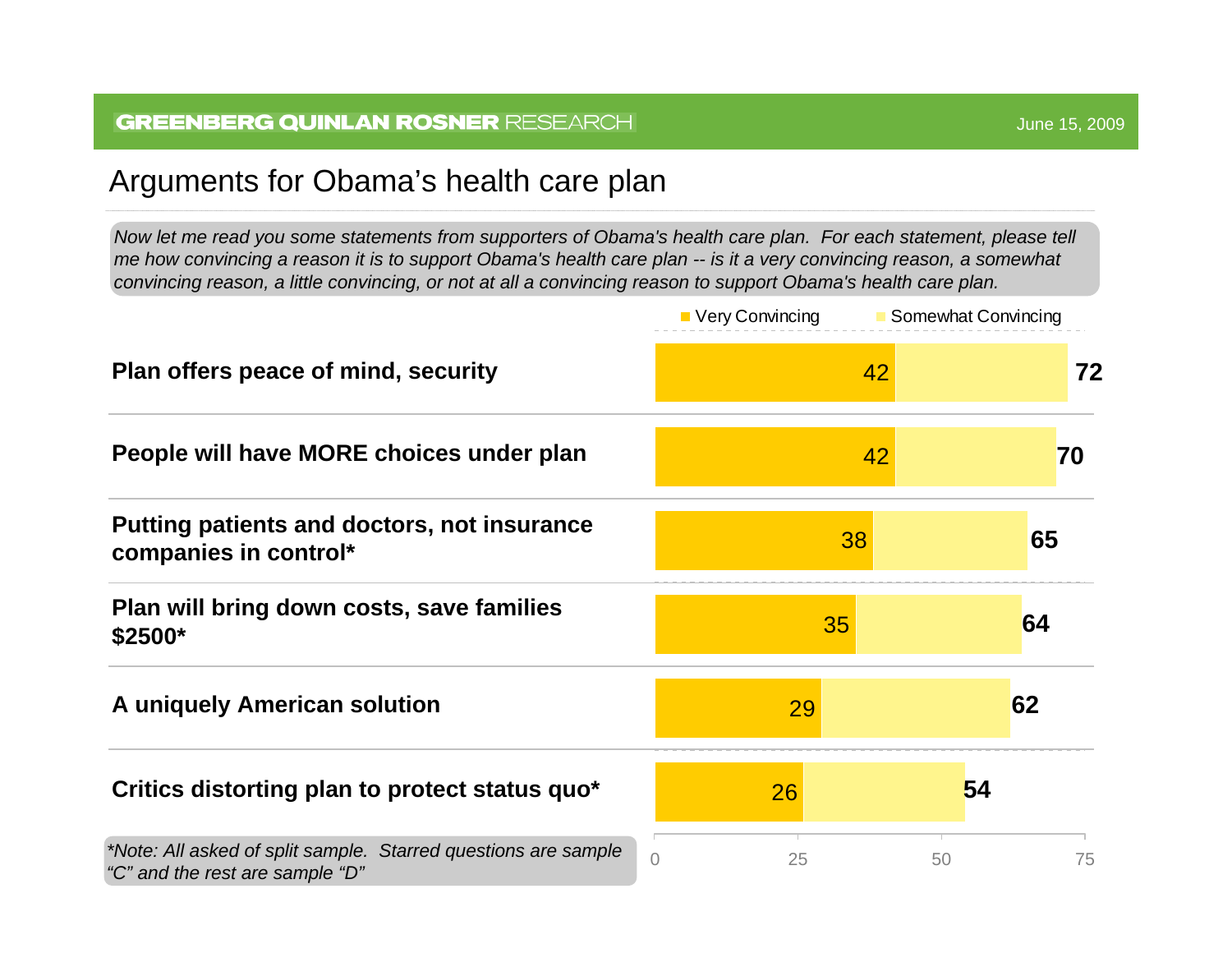### Arguments for Obama's health care plan

Now let me read you some statements from supporters of Obama's health care plan. For each statement, please tell *me how convincing a reason it is to support Obama's health care plan -- is it a very convincing reason, a somewhat convincing reason, a little convincing, or not at all a convincing reason to support Obama's health care plan.* 

### **Plan off ers peace of mind, security**

Americans who work for a **72**living and play by the rules shouldn't lose their health care coverage if they get sick or l ose their job. Obama's plan guarantees that quality, affordable coverage will be there for you no matter what happens, giving you the peace of mind that even if times get tough, you will always have access to quality health care at a price you can afford.

![](_page_32_Figure_5.jpeg)

**Very Convincing** 

Total Convincing

#### **Peo ple will have MORE choices under plan Very Convincing** Under Obama's plan, not

only will your choice of doctor and plan be guaranteed, but you'll actually have MORE choices. If you like the doctor or health plan you have now you can keep them - if not, you can pick another private plan that better fits your needs or you can choose a public health i nsurance option. No one will ever be forced into a new plan or different doctor they don't want.

![](_page_32_Picture_10.jpeg)

Total Convincing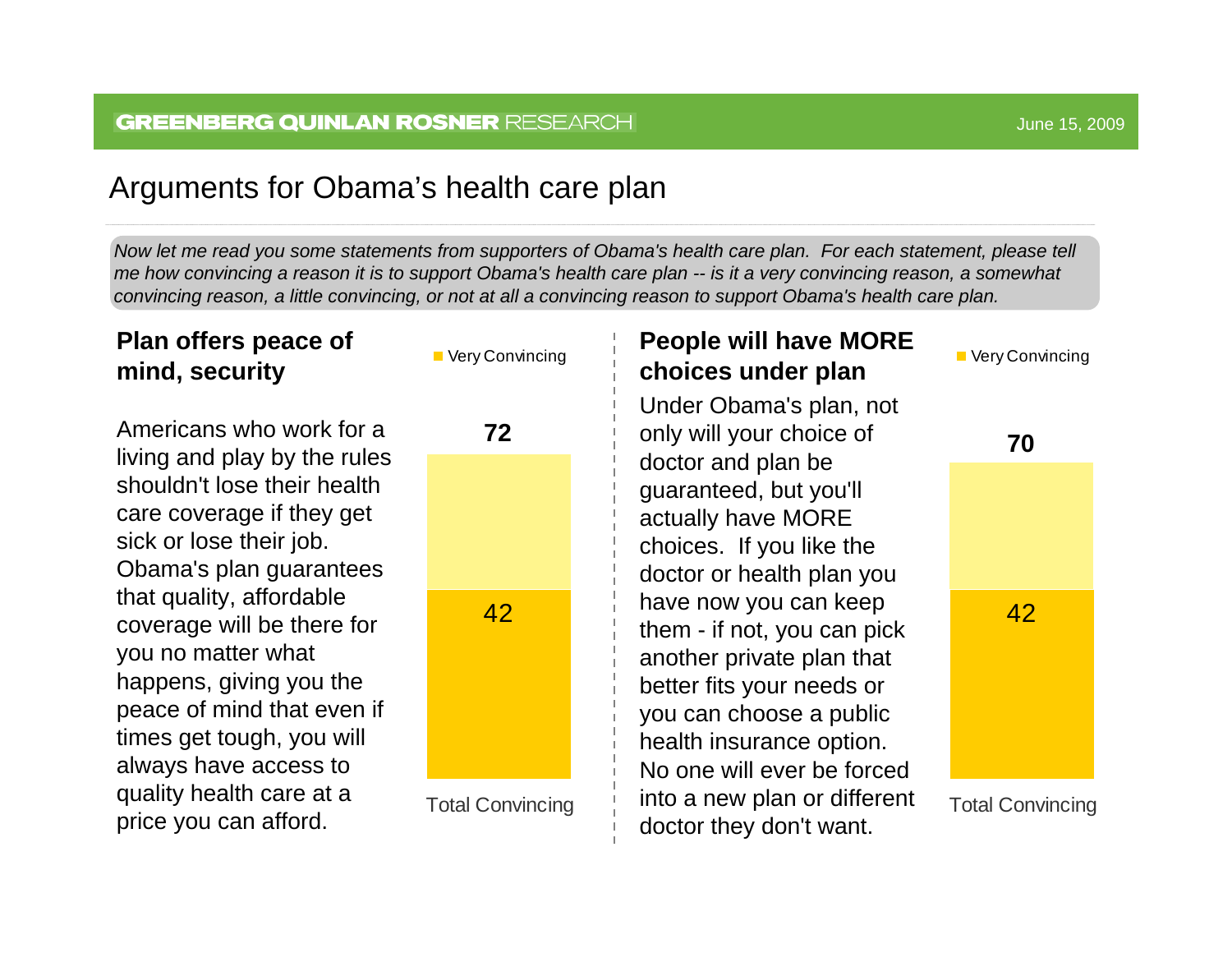on pre-existing conditions.

### Arguments for Obama's health care plan

Now let me read you some statements from supporters of Obama's health care plan. For each statement, please tell *me how convincing a reason it is to support Obama's health care plan -- is it a very convincing reason, a somewhat convincing reason, a little convincing, or not at all a convincing reason to support Obama's health care plan.* 

#### **Patients, drs in control, not insurance co.**38Total Convincing ■ Very Convincing **65**Insurance company bureaucrats are making too many of your health care deci sions - everyone has a horror story about trying to get your insurance company on the phone after they won't pay a bill or deny treatment that you and your doctor have decided is needed. Obama's plan will put you and your doctor back in control by stopping insurance companies from denying coverage based **Plan will bring down costs, and save families \$2500** 35Total Convincing **Very Convincing 64**Under Obama's plan, you'll pay l ess for the health insurance you have now. His plan will bring costs down and save the average family 2,500 dollars a year by cutting waste, i mprovi ng technology, focusing on preve ntiv e care and forcing insurance companies to compete so more money goes to quality care and less to bloated CEO pay, overhead and profits.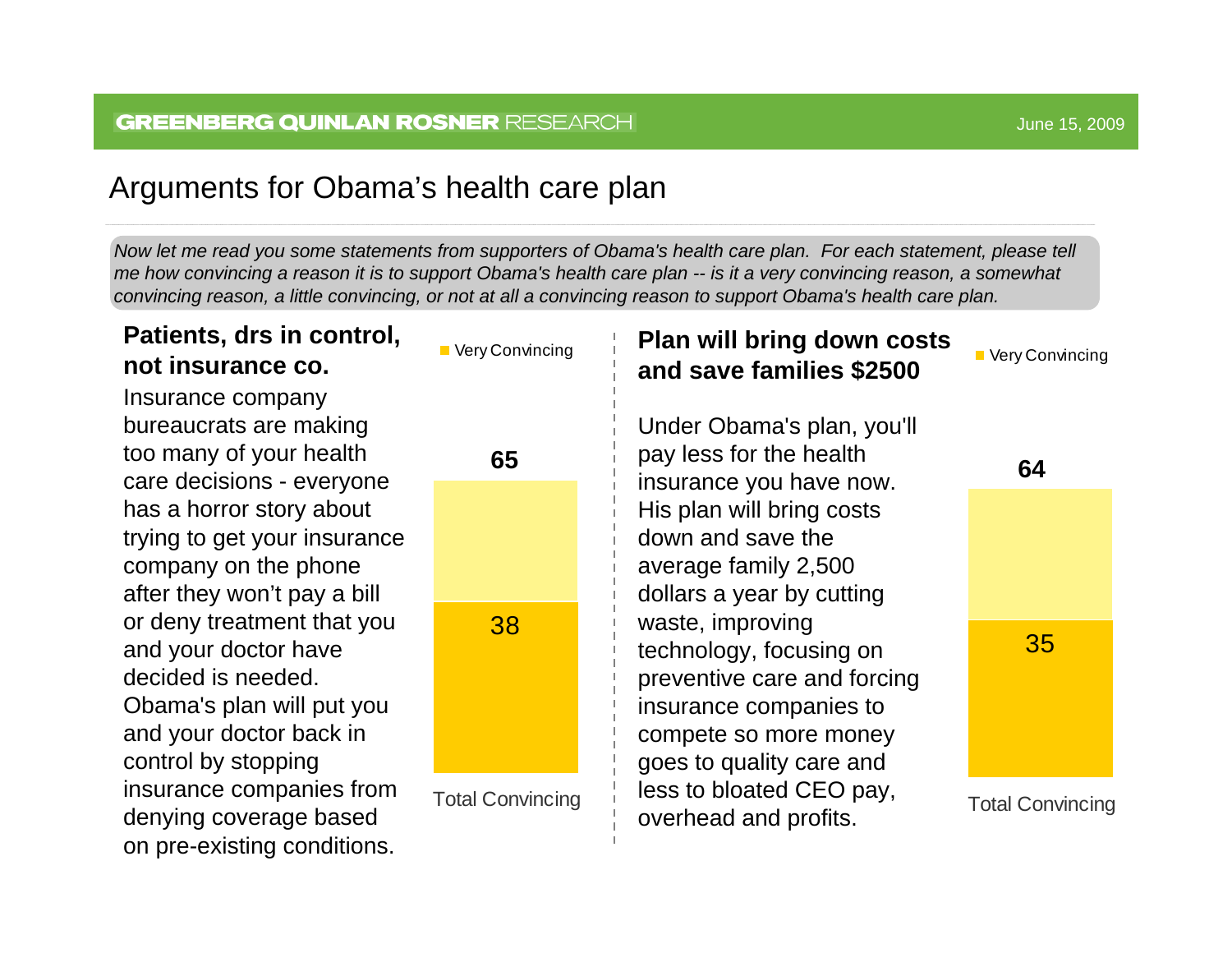### Arguments for Obama's health care plan

Now let me read you some statements from supporters of Obama's health care plan. For each statement, please tell *me how convincing a reason it is to support Obama's health care plan -- is it a very convincing reason, a somewhat convincing reason, a little convincing, or not at all a convincing reason to support Obama's health care plan.* 

#### **A uniquely American solution**

You can get the best care in the world in this country, but fewer and fewer Americans can afford it. Obama's plan is a uniquely American solution that builds on the best of what works but fixes what's broken. It fosters competition to i mprove quality and drive down costs, and it guarantees Americans the freedom to choose the plan and doctor that is best for them.

![](_page_34_Figure_5.jpeg)

![](_page_34_Figure_6.jpeg)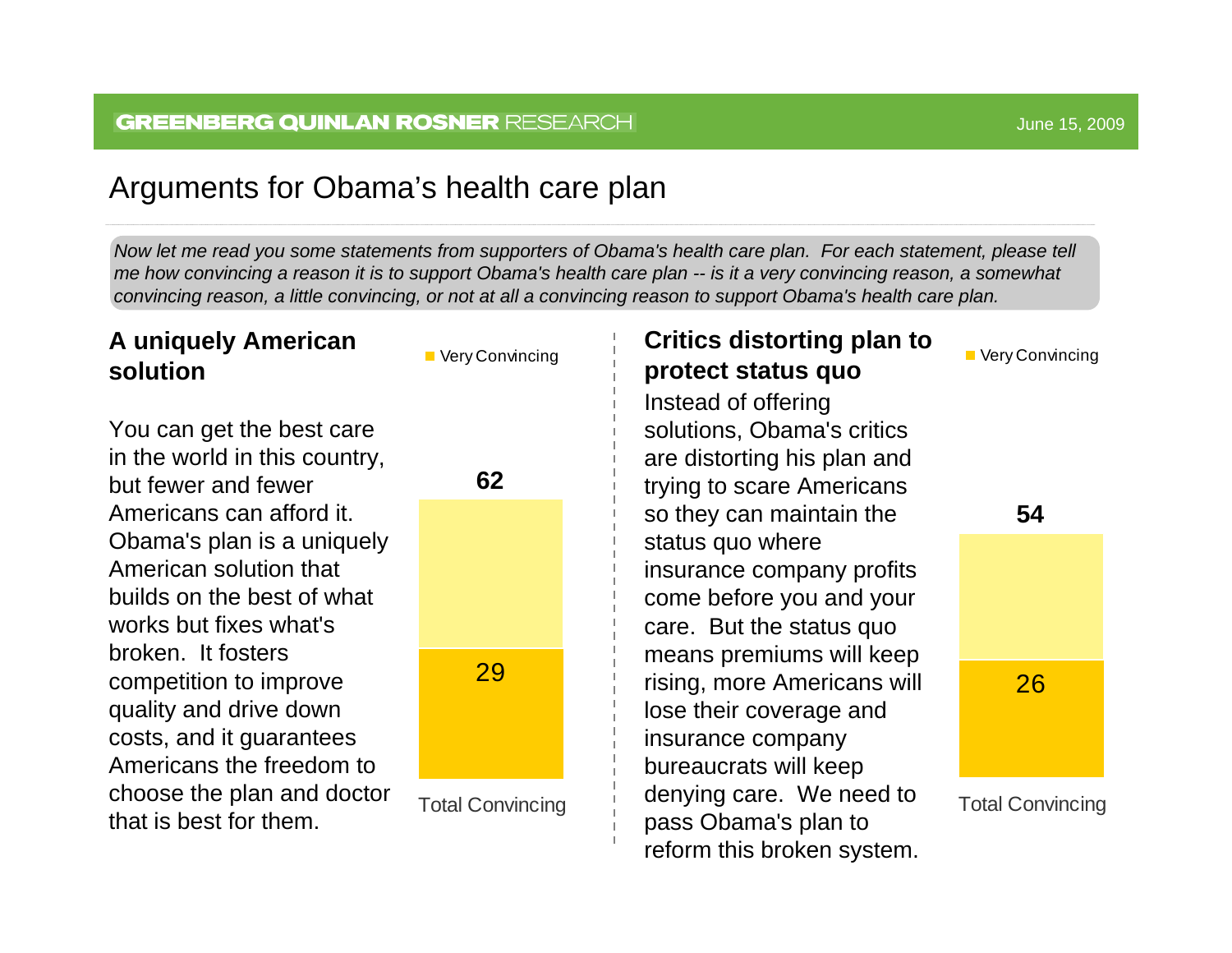### Open end: universal coverage, affordability stood out for plan supporters

*After hearing all the positive and negative things about Obama's health care proposal, what stood out to you as the best reason to support the plan?*

| <b>UNIVERSAL COVERAGE</b>              |                  |    |    | 34 |    |
|----------------------------------------|------------------|----|----|----|----|
| <b>AFFORDABILITY/COSTS</b>             |                  |    | 22 |    |    |
| <b>Affordability for Everyone</b>      |                  | 13 |    |    |    |
| <b>Personal Cost and Affordability</b> | $6 \overline{6}$ |    |    |    |    |
| <b>National Cost</b>                   | 2                |    |    |    |    |
| <b>Other Affordability/Cost</b>        | 1                |    |    |    |    |
| <b>CHOICE</b>                          |                  | 15 |    |    |    |
| <b>INSURANCE REFORM</b>                |                  | 11 |    |    |    |
| Won't be denied coverage/care          | 5 <sup>5</sup>   |    |    |    |    |
| <b>Limits insurance companies</b>      | $\overline{4}$   |    |    |    |    |
| <b>Other insurance</b>                 | $\overline{2}$   |    |    |    |    |
| <b>CHANGE</b>                          |                  | 11 |    |    |    |
| <b>SECURITY</b>                        |                  | 9  |    |    |    |
| <b>SUPPORT OBAMA</b>                   | 5 <sup>5</sup>   |    |    |    |    |
| <b>OTHER</b>                           | 3 <sup>2</sup>   |    |    |    |    |
|                                        | $\Omega$         | 10 | 20 | 30 | 40 |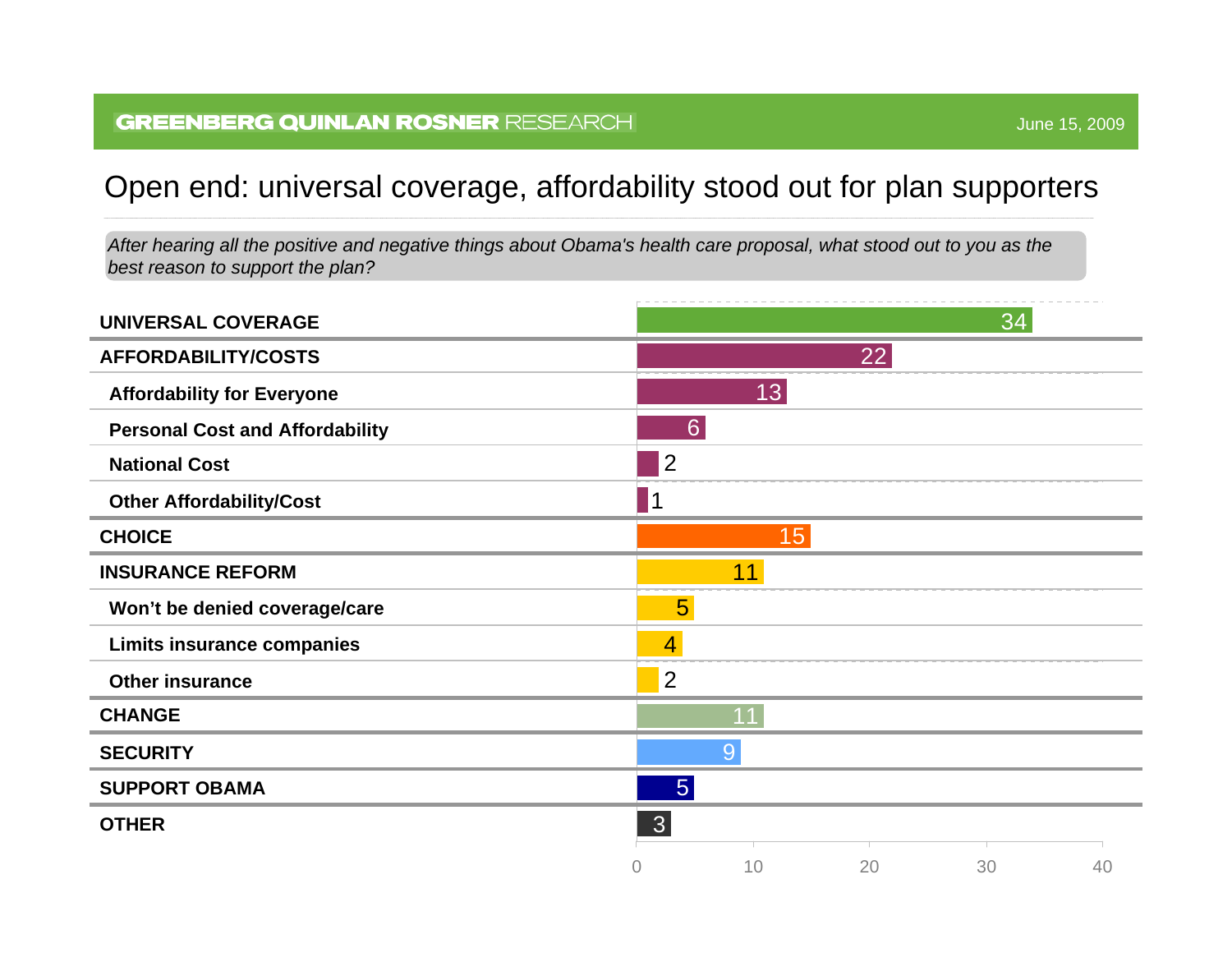# Critical Health Care Messages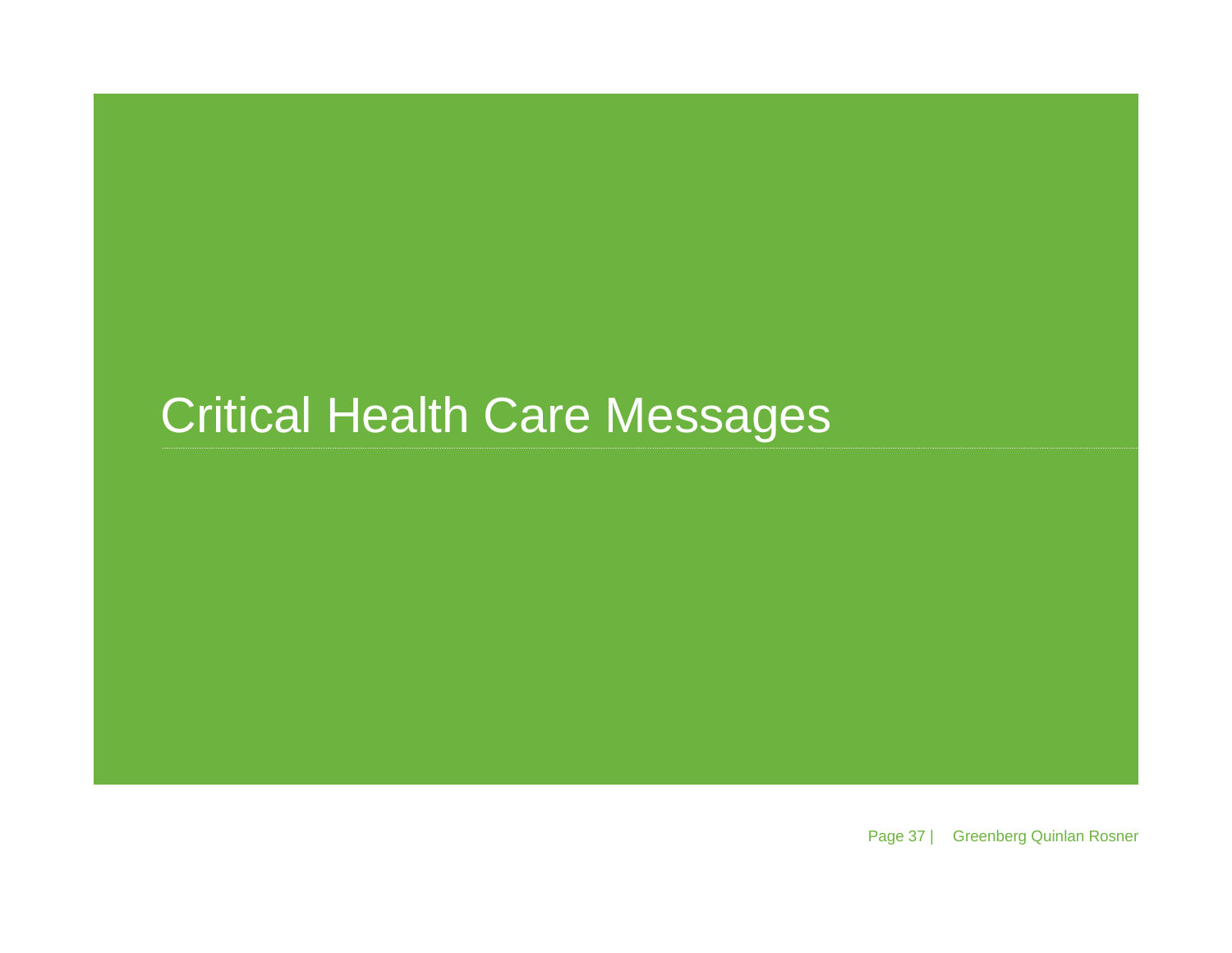## Opponents' arguments against Obama's health care plan

*Now let me read you some statements from opponents of Obama's health care plan. For each statement, please tell me whether this raises very serious doubts, serious doubts, minor doubts, or no real doubt in your own mind about Obama's health care plan.*

![](_page_37_Figure_3.jpeg)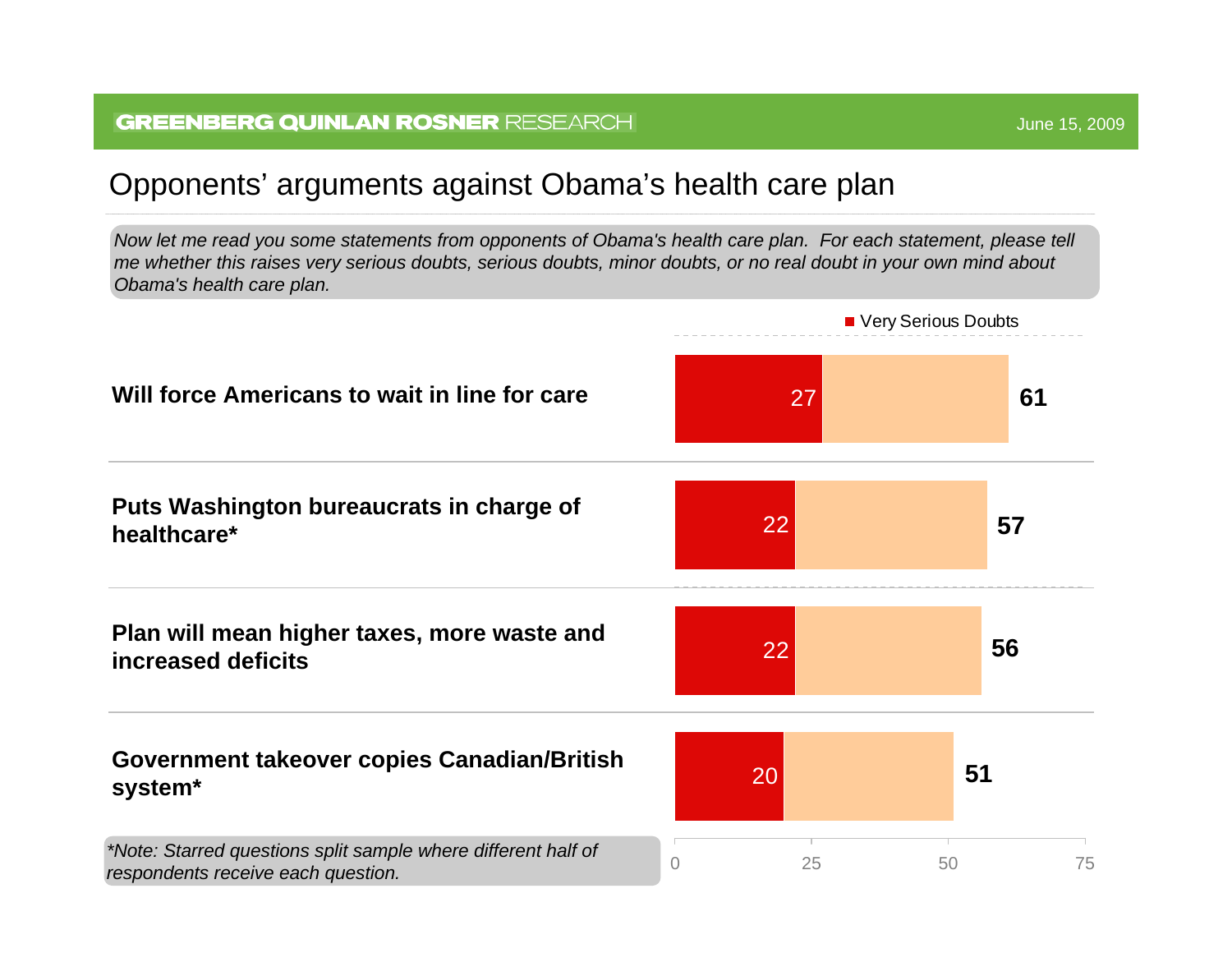### Arguments against Obama's health care plan

Now let me read you some statements from opponents of Obama's health care plan. For each statement, please tell *me whether this raises very serious doubts, serious doubts, minor doubts, or no real doubt in your o wn mind about Obama's health care plan.*

### **Will force Americans to wait in line for care**

Americans should not have to wait weeks or months for tre atme nt the y need and no one should be denied the care they require because of government limits or rationing. But under the Democrats' governmentrun plan, politicians and bureaucrats would decide what treatments you can or can't have and make Americans wait in line to get the treatments they are

![](_page_38_Picture_5.jpeg)

![](_page_38_Figure_6.jpeg)

27

Total Serious Doubtsallowed to receive.

### **Puts Washington bureaucrats in charge of healthcare**

No Washington bureaucrat shoul d stand between your family and your doctor, but the D emocrats' plan takes control of treatment away from patients and doctors and gives it to a committee of Washington politicians instead. We must preserve the sacred doctor-p atient rel ationship and ensure that doctors are making the decisions, not federal bureaucrats.

Very Serious D oubts

![](_page_38_Picture_12.jpeg)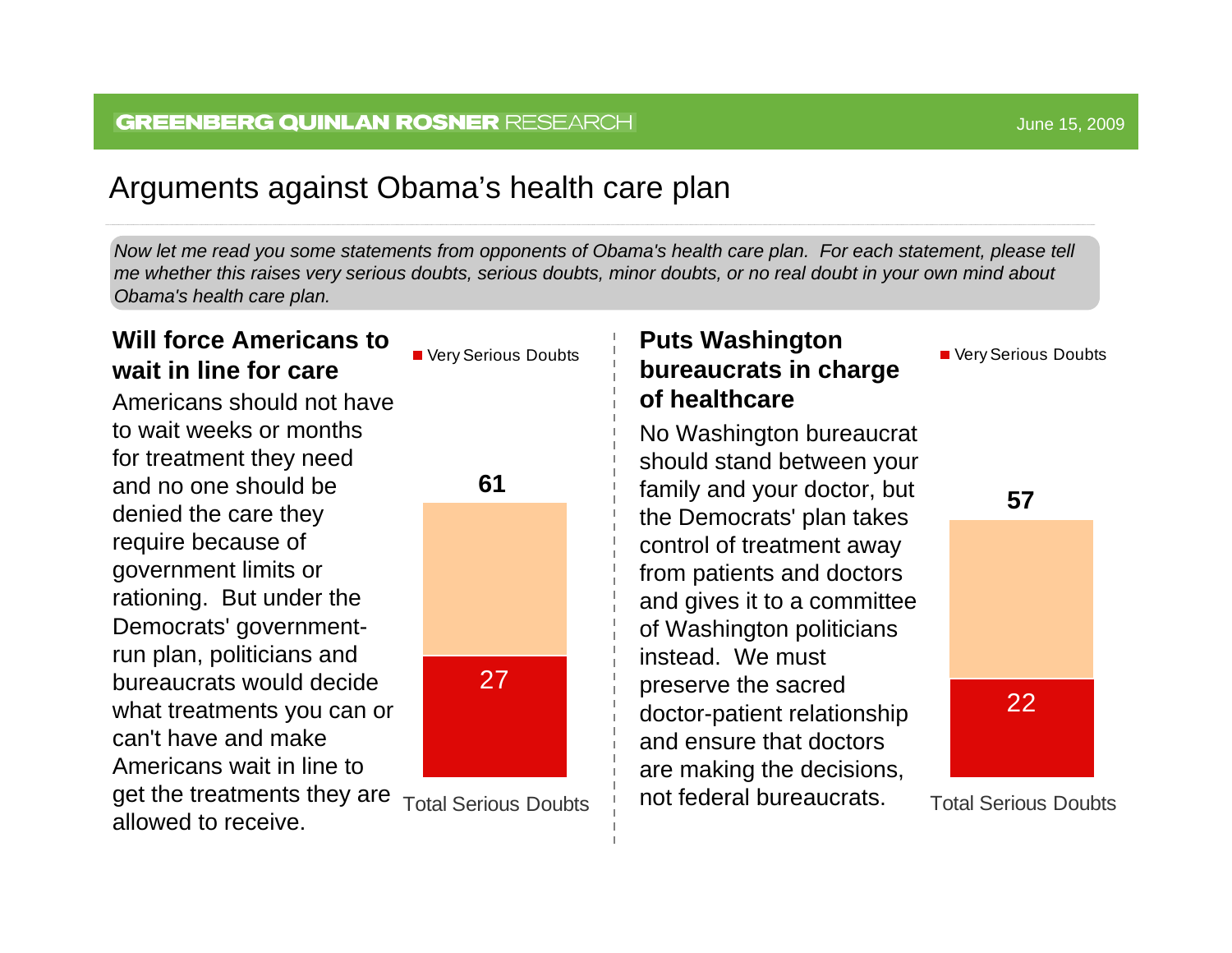### Arguments against Obama's health care plan

Now let me read you some statements from opponents of Obama's health care plan. For each statement, please tell *me whether this raises very serious doubts, serious doubts, minor doubts, or no real doubt in your o wn mind about Obama's health care plan.*

#### **Gov. takeover copies Canadian/British system** 20Total Serious DoubtsVery Serious D oubts**51**There's no doubt that we have a health care crisis, but the D emocrats' pla n for a government takeover of health care will mean Americans won't be able to choose their doctor and will get l ower quality care. We have a 50 percent higher survival rate for cancer than anybody else in the world, yet the Democrats want to copy governmentrun systems like Canada or Britain.**Plan means higher taxes,** Plan means higher taxes, Publis **more waste and debt**22Total Serious Doubts**56**Every American shoul d have access to quality healthc are, b ut the Democrats want to raise taxes so they can push the 50 million uninsured Americans into a new government program that will increase waste, fraud, and abuse and cost trillions of dollars. With record deficits we can't afford thisexpensive new program on top of the financi al bailout and Obama's sti mulus plan.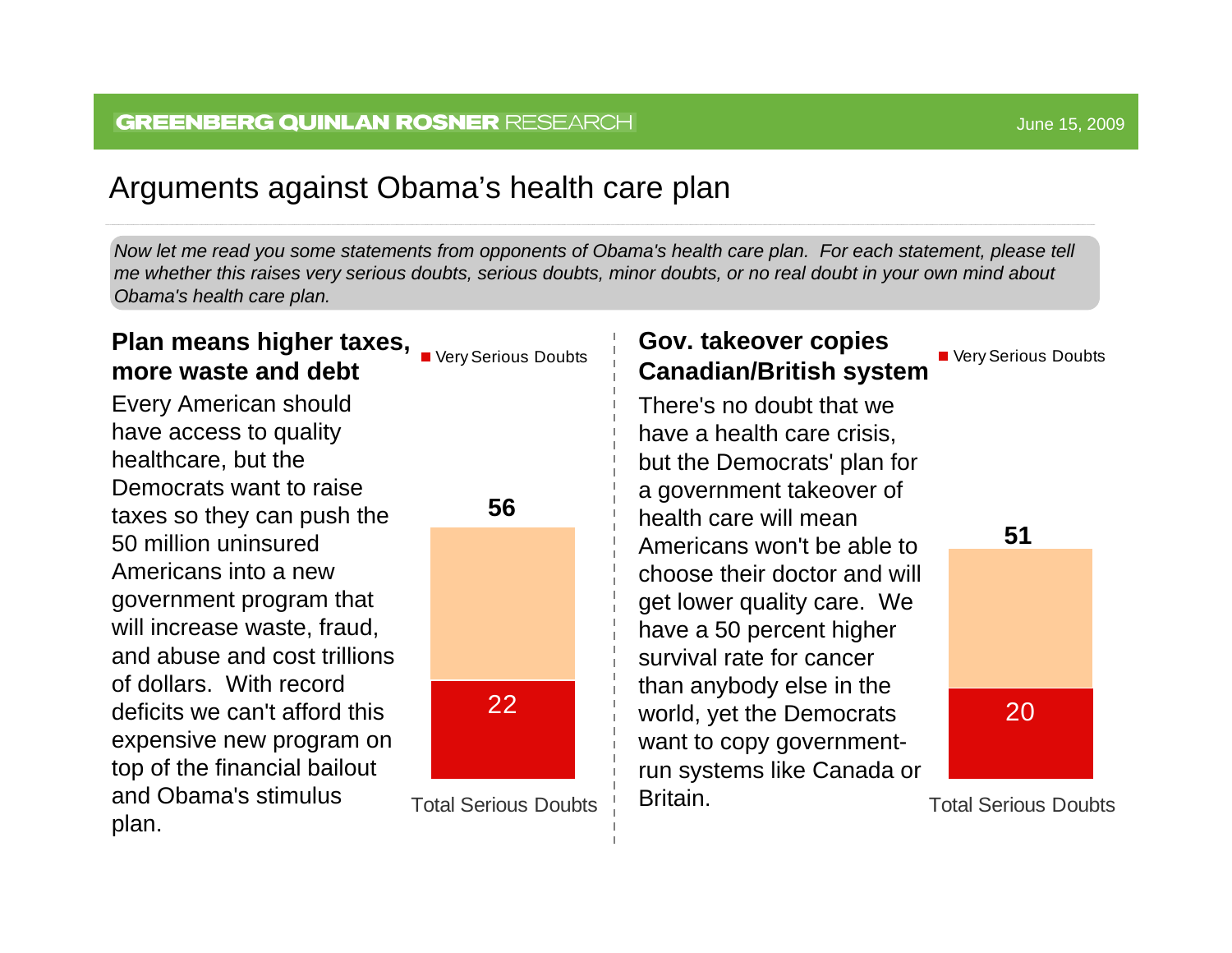### Open end: government involvement, costs stood out for plan opposers

*After hearing all the positive and negative things about Obama's health care proposal, what worries you the m ost about the Obama health care plan?*

| <b>GOVERNMENT</b>                  |                |    |    | 52 |    |
|------------------------------------|----------------|----|----|----|----|
| <b>Government takeover</b>         |                |    | 29 |    |    |
| <b>Socialism</b>                   |                | 14 |    |    |    |
| <b>Rationing</b>                   | 8              |    |    |    |    |
| <b>Doctor/patient relationship</b> | $\overline{5}$ |    |    |    |    |
| <b>Bureaucracy</b>                 | $\overline{5}$ |    |    |    |    |
| <b>COST</b>                        |                |    | 38 |    |    |
| <b>Taxes</b>                       |                | 13 |    |    |    |
| <b>Personal cost</b>               |                | 12 |    |    |    |
| Spending/deficit/debt              | $6\phantom{1}$ |    |    |    |    |
| <b>CHOICE</b>                      | 8              |    |    |    |    |
| <b>UNREALISTIC</b>                 | 8              |    |    |    |    |
| <b>QUALITY</b>                     | $\overline{7}$ |    |    |    |    |
| <b>LIKE STATUS QUO</b>             | 3              |    |    |    |    |
| <b>OTHER</b>                       | $\boxed{5}$    |    |    |    |    |
|                                    | 0              | 15 | 30 | 45 | 60 |